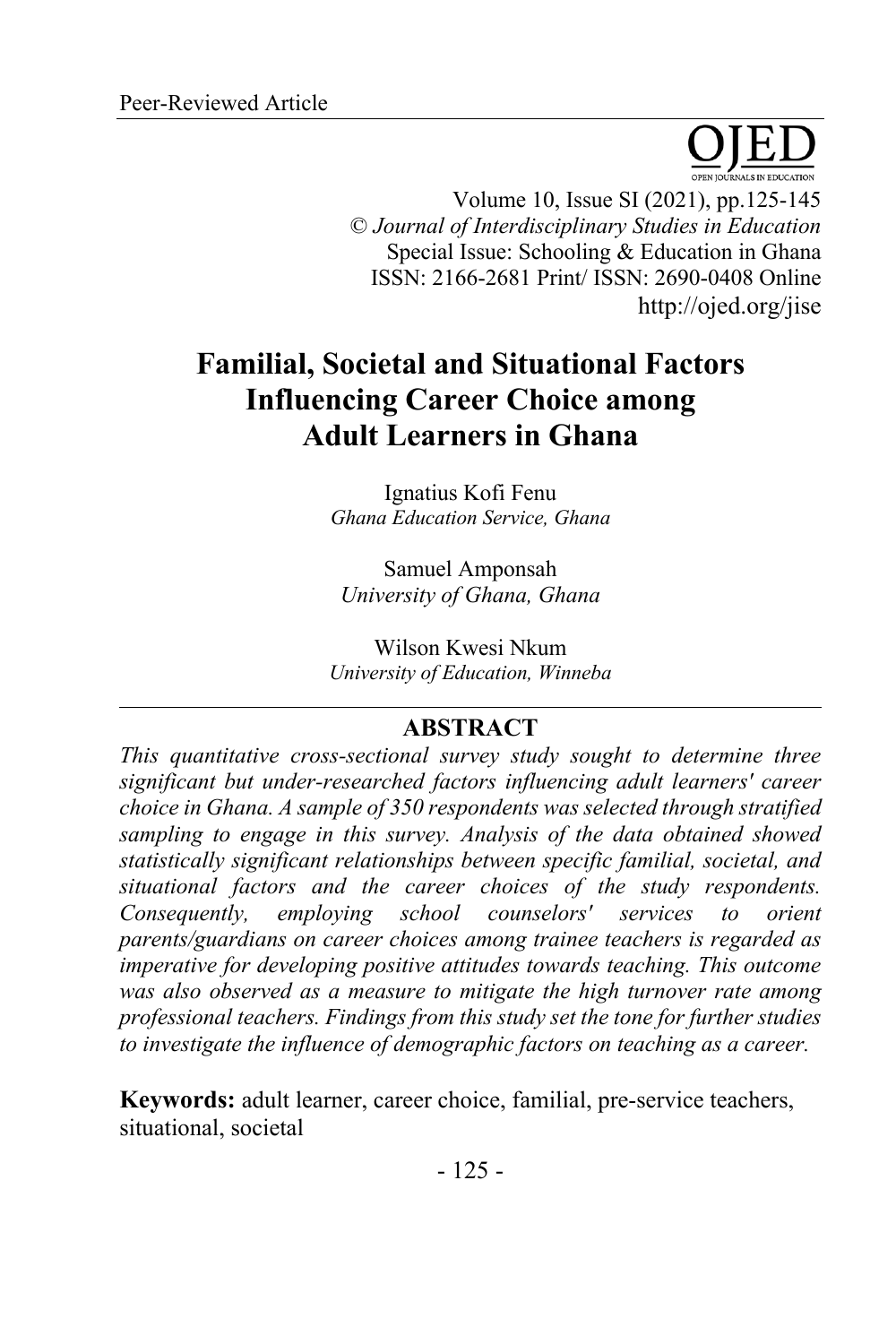### **INTRODUCTION**

**Career choice decision-making has never been an easy task for many people,** yet it is a phenomenon that confronts individuals every now and then. The processes involved in making a choice(s), preparation, getting engaged, and progressing through one's career can be nerve wrenching and energy-sucking. The onset of this choice is undoubtedly the most critical stage, as career choice could have a remarkable impact on a person's entire life. Bandura et al. (2001) assert that career decision-making for most people is a lifelong process of engaging in the world of work through choosing among employment opportunities made available to them. Bandura et al. (2001) characterize individuals making career decisions as adult learners, and the choice of a teaching career is no exception.

In most countries, including Ghana, the teaching profession attracts large applicants. The factors that influence individuals to choose the profession are likely to influence their efforts and effectiveness as future teachers. Unfortunately, available literature supports the generally held perception that most pre-service teachers decided to teach as a last resort after failing to secure their first choice of career (Cummings, 2012; Mawutor, 2012). Mawutor (2012), for instance, found that pre-service teachers at Amedzofe College of Education originally intended to pursue careers in accountancy, journalism, law, policing, piloting, and banking. Similarly, Cummings (2012) found that 56% of Jamaican student teachers chose teaching as a "stepping-stone" to more desirable educational or occupational goals. In Tanzania, Mulkeen et al. (2007) indicated that only 10% of males and 15% of female teachers affirmed that teaching was their first career choice. On the other hand, Korb (2010) found that only 18% of Nigerian students chose teaching as their last career resort. The top two reasons for choosing teaching as a career as their preferred career were to shape children's future and make a social contribution. These findings call for a probe in the Ghanaian context, especially since research has yet to be conducted to examine this phenomenon in Ghana.

As the saying goes, "charity begins at home." Hence, it is not surprising that individuals, especially young adults, learn about careers through their parents or family members. Besides this option, some individuals learn about different careers through peer interactions (Kramer, 2010). Concerning changing careers later in life, individuals consulted with peers, especially, those they thought were likely to support their intentions to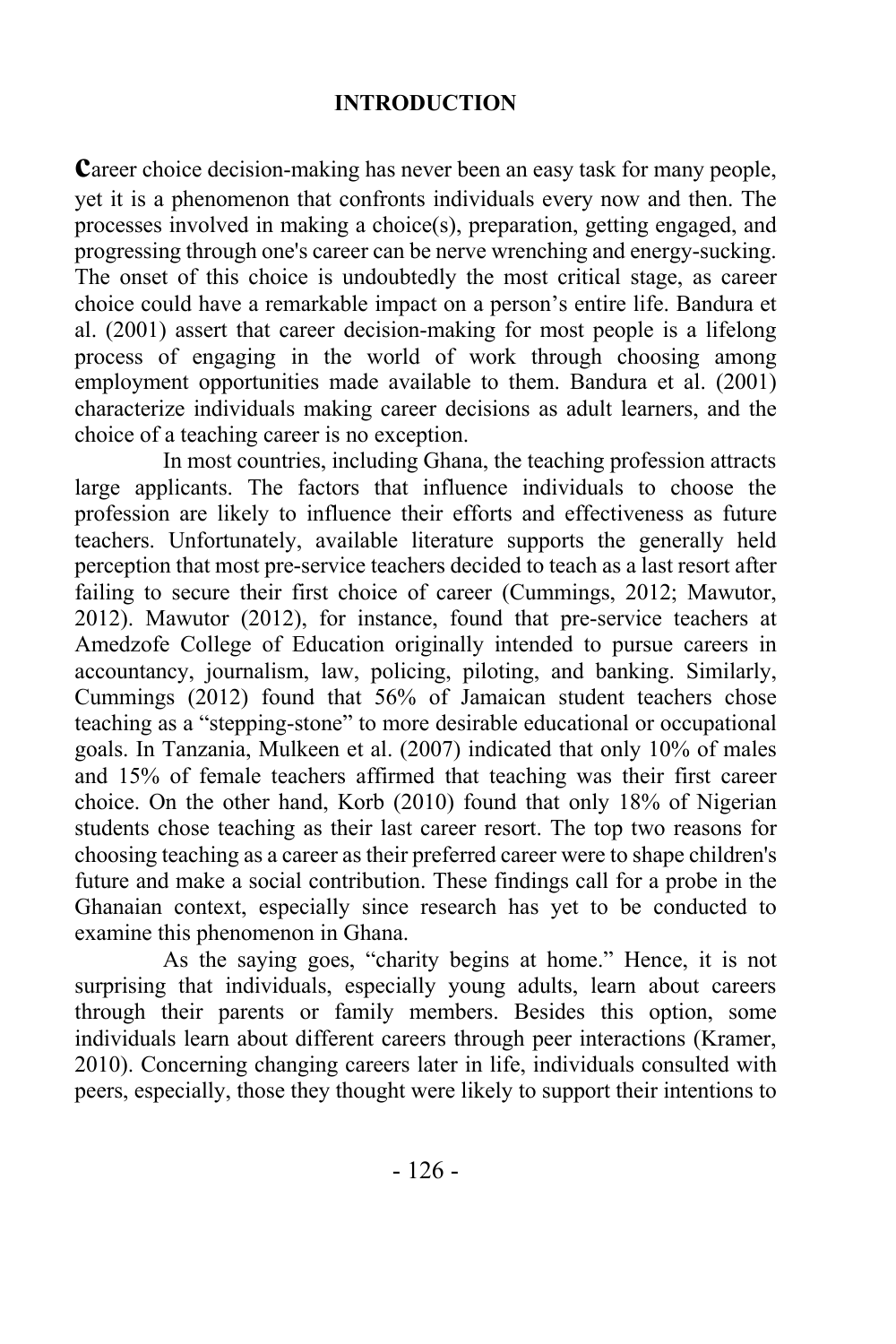change (Tan, 2008). In effect, peers' roles cannot be underestimated as an influencing factor in career choice especially among young adults.

Even though there is extant literature on career choice among preservice teachers, most of these studies are in contexts not related to Ghana (for example, Adkintomide, 2011; Bastic, 2000; Cruz, 2013; OECD, 2005; Richardson and Watts, 2006). Additionally, most research on the teaching profession concentrate on motivation, retention, and attrition, and only a few (for example, Amanor, 2010 and Mawutor, 2012) had delved into the choice of a teaching career and had explicitly looked into the influence of the familial factors. Also, the family's influence and the societal-related factors such as teachers and peers in such life-long decisions could be very profound and need further investigation. The above gaps have necessitated the search for answers to the research question, "to what extent do familial, societal, and situational factors influence Ghanaian pre-service teachers' decision to choose teaching as a career?

# **Hypotheses:**

- *H<sub>0</sub> 1*: There is no statistically significant relationship between familial factors and pre-service teachers' choice of teaching as a career.
- *H0 2:* There is no statistically significant relationship between societal factors and pre-service teachers' choice of teaching as a career.
- *H0 3:* There is no statistically significant relationship between situational factors and pre-service teachers' choice of teaching as a career.

# **SOCIO-CULTURAL THEORY OF CAREER CHOICE**

The theory that underpins the study is the socio-cultural theory of career choice propounded by Blau, Gusted, Parmes, and Wilcox. The theory advocates a strong interrelationship of sociological and cultural determinants of occupational choice and development. Individual characteristics responsible for choice are biologically determined but socially and culturally conditioned through family influences, values, attitudes, place of birth, social positions and relations, environmental and educational experiences, and sexrole characteristics. Bradshaw and Ellison (2009) opined that this interplay between these events seems to extend the nature-nurture debate.

The theory suggests that socio-cultural practices are likely to influence individuals' career development, aspirations, and choices, as they are likely to make career choices that they think will enable them to meet certain obligations. The theory's other basic assumptions in career behavior stipulate that: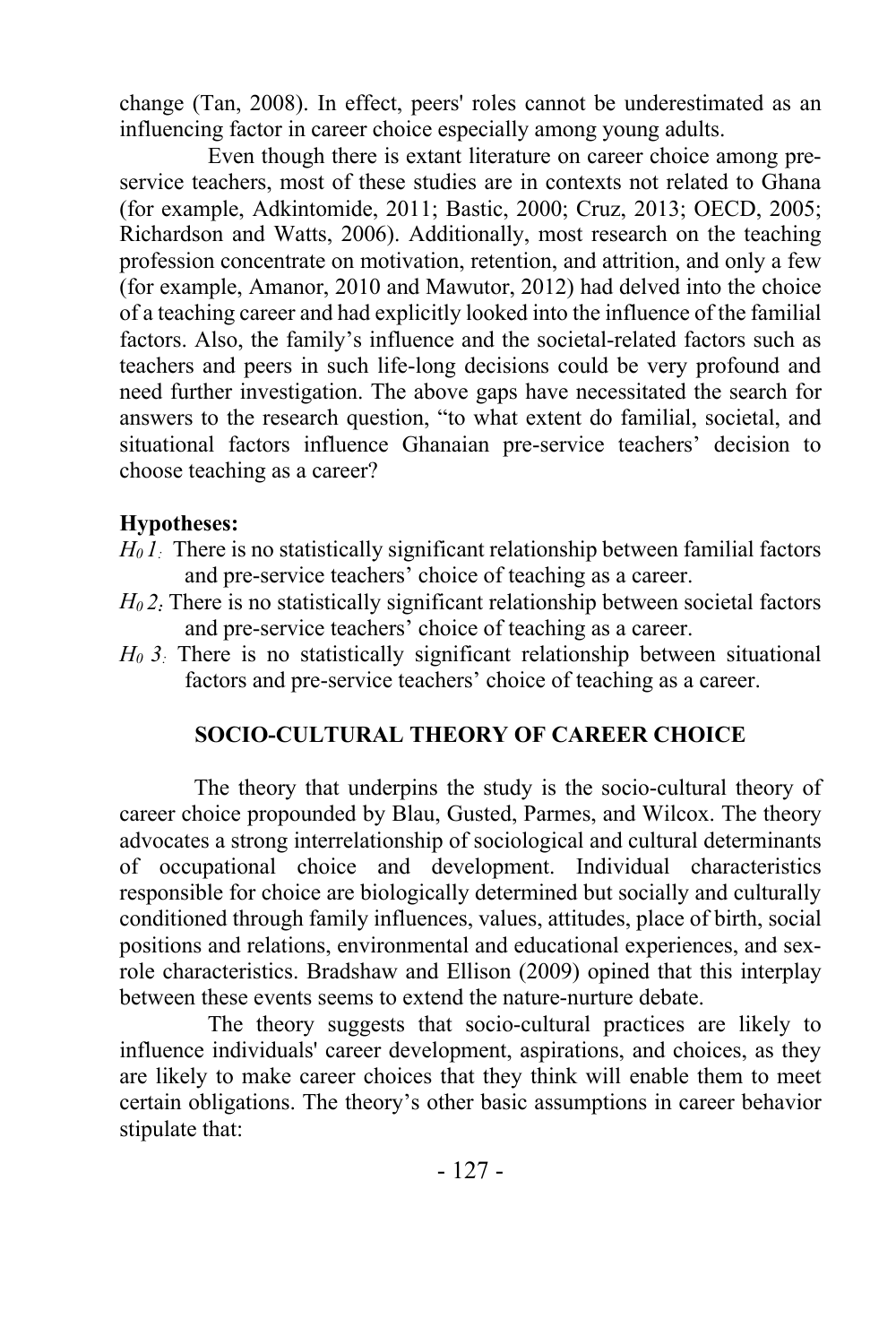- i. A social structure exists that imparts patterns of activities, identification with models and aspirations among various social groups;
- ii. Career choice is a series of interrelated decisions involving the individual's cultural milieu and environmental conditions;
- iii. Structural conditions exert influence on career development and choice; that people live their lives in socio-cultural milieus of social and cultural background and experiences, beliefs, customs, social practices, institutional constraints, and opportunity structures that influence their vocational decision-making processes;
- iv. Work is a functional aspect of life, and individuals aspire to certain careers to enable them to contribute skills and labor to their cultural societies to meet certain culturally and socially predetermined obligations (Buku, 2006, p.196).

The relevance of the socio-cultural theory to the present research stems from Launikari and Puukari (2005) assertion that human beings, adult learners in this wise, are social beings who have developed cultures with both similarities and differences. These similarities and differences warrant this research to enable both families and adult learners engaged in formal education to identify and choose the right careers. The above position is in line with Kerka's (2003) argument that individual, cultural, and work-related values influence career choices, decisions, and development. Brown (2002) proposed an inclusive theory of occupational choice based on values. Consequently, Brown noted the considerable diversity within people's value systems and from the same cultural groups and extensive overlap in the cultural values held by people from different cultural groups. In a similar vein, Bolles (2008) intimated that career choice is expected in some collective societies, but the family will be the decision-maker in that matter. This approach resonates with much of the Ghanaian setting. Many families are still bonded by their culture and traditions where elders of the community or parents at home have so much stake in decision making. Therefore, choices, including career, are not left to the individual but are seen as communal. Thus, the choice will be made based on a career that will bring the family the greatest amount of respect as a whole (Bolles, 2008). However, conflicts may arise when individuals make their own decisions based on individual advantage, career progression, autonomy, financial security, personal success, responsibility, and self-respect.

Gokuladas, 2010; LeFebvre & Franke (2013) established that cultural values have a great impact on individuals' decisions to choose a career and those cultural traits such as individualism and collectivism also have an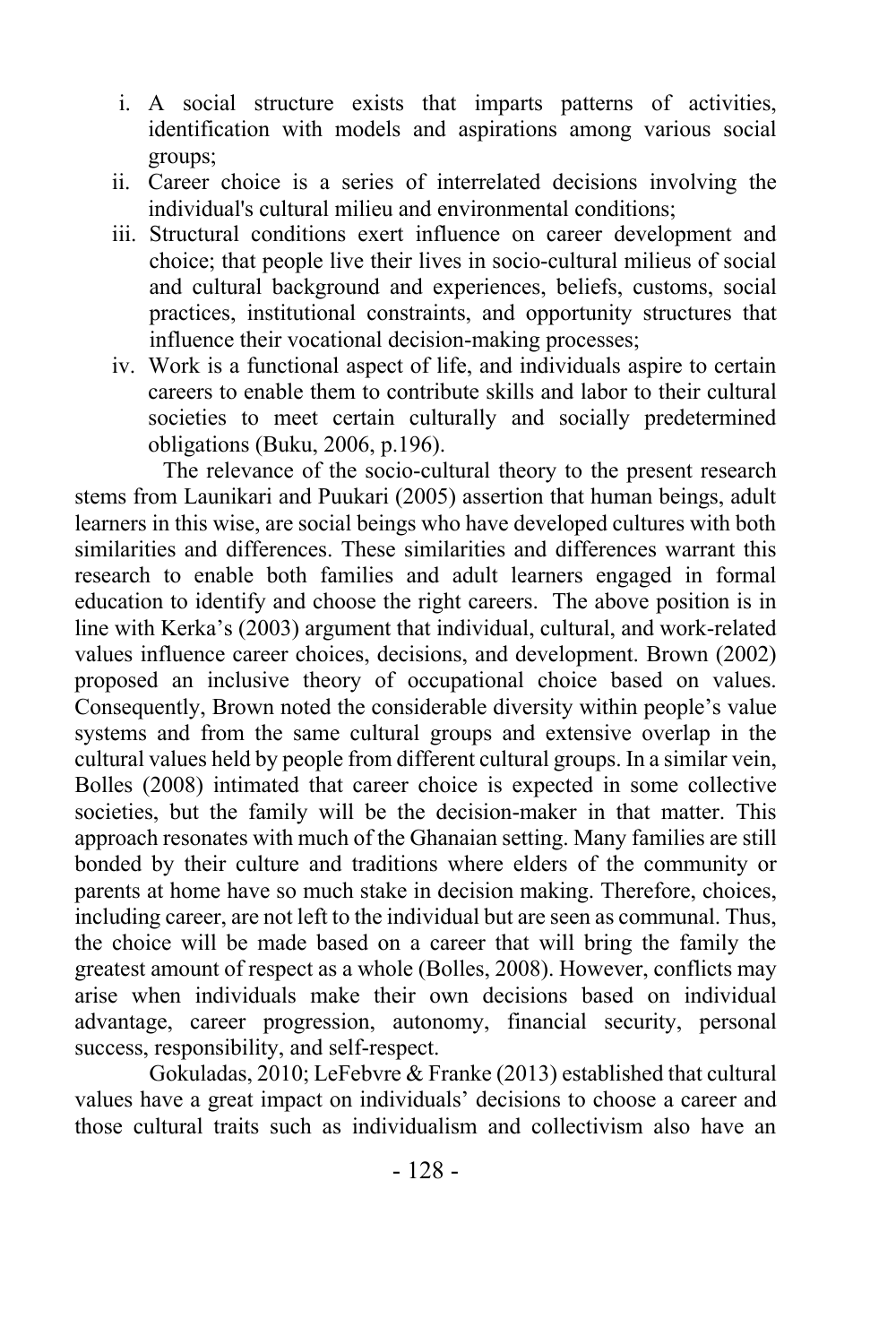influence on the general decision making of individuals. Chope and Consoli (2006) further pointed out that the family and culture's worldview must be addressed in the context of career decision making. Thus, while some families want their wards to earn money and be independent, others want them to achieve certain feats. At the same time, others want them to refrain from drawing attention to themselves. Attitudes about work can also be related to earnings. Family attitudes about money, savings, assets of friends, supportive loans from others, institutional loans, and financial institutions' trustworthiness can speak volumes about the relationship between cultural values and the individuals' career choice (Chope & Consoli, 2006).

Based on the proponents of the socio-cultural theory, it could be concluded that right from birth, individuals are nurtured and socialized in a socio-cultural milieu that has value systems that influence life choices ranging from food, marriage, dressing and career choices. Given the Ghanaian society's collectivist nature, the influence of the family and other significant members of society such as teachers, counselors, and peers cannot be underestimated. Therefore, any thorough and objective discussion on life choices can be executed better by situating it within the culture of the individual. Hence, the decision to attend college and become a teacher does not occur in a vacuum. Forces within the larger society and the family could have a significant influence on the individual making the choice. Based on the foregone, the socio-cultural theory was deemed helpful in establishing how familial, societal and situational factors influence Ghanaian adult learners in colleges of education to choose teaching as their career.

#### **LITERATURE REVIEW**

#### **Familial Factors as Influencers in Career Choice**

The family's role may span from choosing the specific career that the family deems valuable to where and how the individual member learns the trade. Relatedly, Echeche (2000) noted that the development of interest in occupation starts from the home. He further stressed that the occupation of the individual's parents and other key figures in his/her family influence the occupational choice of such an individual.

The family's relative strength in career choice was aptly revealed in a study conducted by Creamer and Laughlin (2005), which established that 39.9% of students identified one or both parents as influential in their career choices followed by siblings and advisors or counselors. Very similar was Rodermund and Silbereisen (1998) view that familial factors contribute to the content of adolescents' choice of careers such as parents' jobs, their socio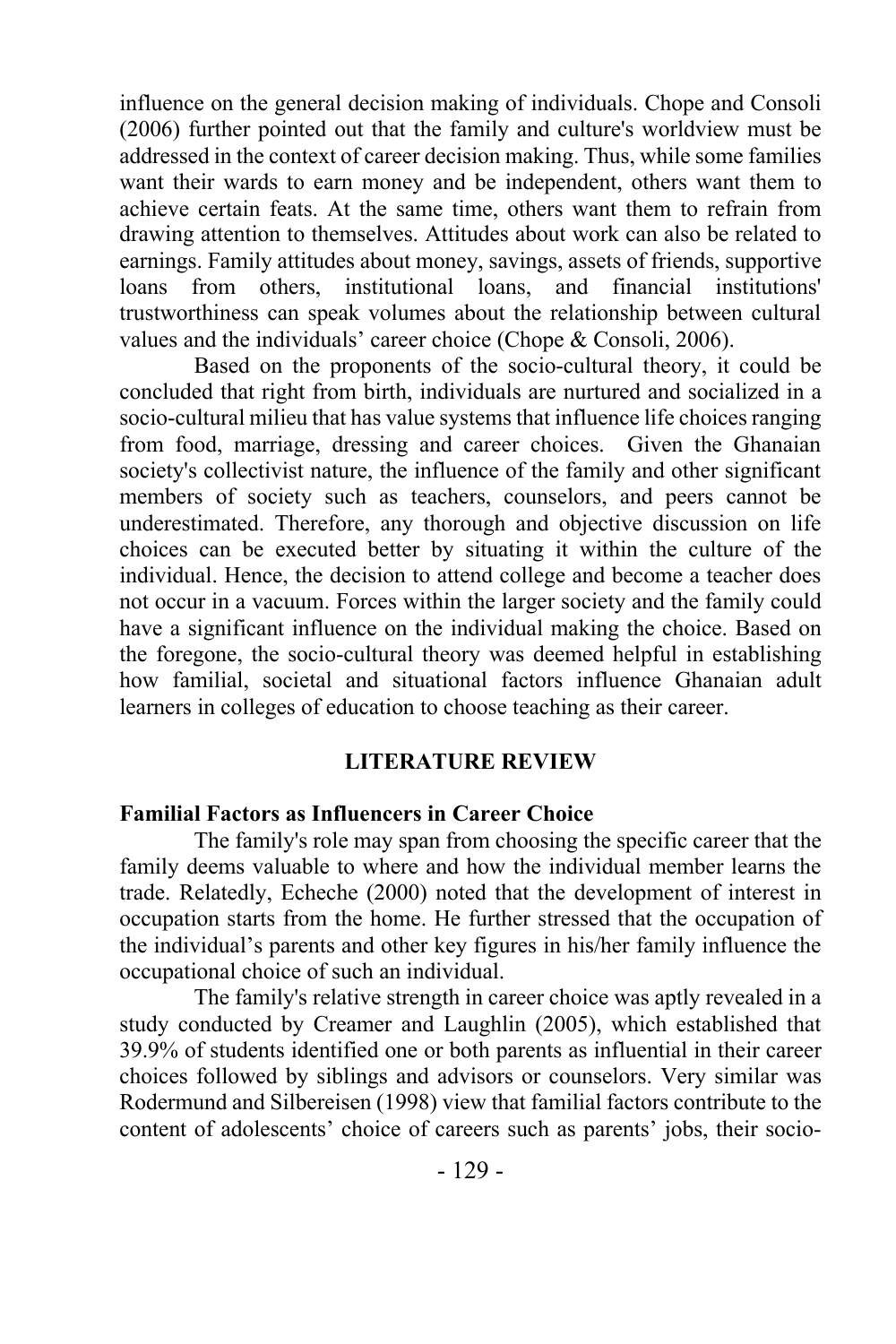economic status and family configuration. Mohd, Salleh, and Mustapha (2010) also found in their study that the lack of role models in the family and lack of career information received at home influenced the respondents' preference towards careers in technical fields. Other studies by Humayon, et al. (2018) and Meddour, et al. (2016) showed that family influence, personal interest, economic considerations, and self-efficacy influenced students' career choice in Higher Educational Institutions of Vehari, Pakistan and universities in Indonesia, respectively.

 According to Brown (2004), people who have teacher parents are more likely to develop an interest in teaching. For this reason, parents have considerable influence on the career development and choice of their wards. This phenomenon is premised on the fact that the family provides the environment in which work roles, values, expectations, and aspirations are transmitted to and formed by the child. It could be inferred from the preceding review that parents have a significant influence on their wards' career choice and in certain instances, may even force them to pursue their predetermined careers.

It is on the back of the findings that Roman (2014) recommended that parents have to be properly informed about educational and vocational opportunities. In essence, parents have to know their wards well enough and help them manage conflicts properly to be a good partner for the latter when faced with important decisions about their career choices.

Apart from the family, teachers, who are in loco parentis, are also crucial in the lives of people making career choices. For instance, educational institutions have some mechanisms such as guidance and counseling to orient and help inform students to make some daunting decisions like the choice of courses and career. Additionally, Hooley, Watts, and Andrews (2015) established that teachers bring a range of resources to the career conversations they have with students. Notably, they are trusted adults who have made career decisions, built a career, and have networks of friends and colleagues who have done the same. Hence, they exert some form of influence on the students under their tutelage.

#### **Societal and Situational Factors Influence in Career Choice**

Apart from the family, the influence of societal factors especially those in the child's school environments such as teachers and peers in career choice cannot be underestimated. For instance, many students turn to their teachers to have informal conversations about their careers as teachers bring a range of resources to the career conversations that they have with students. This personal experience of career-building is a valuable resource that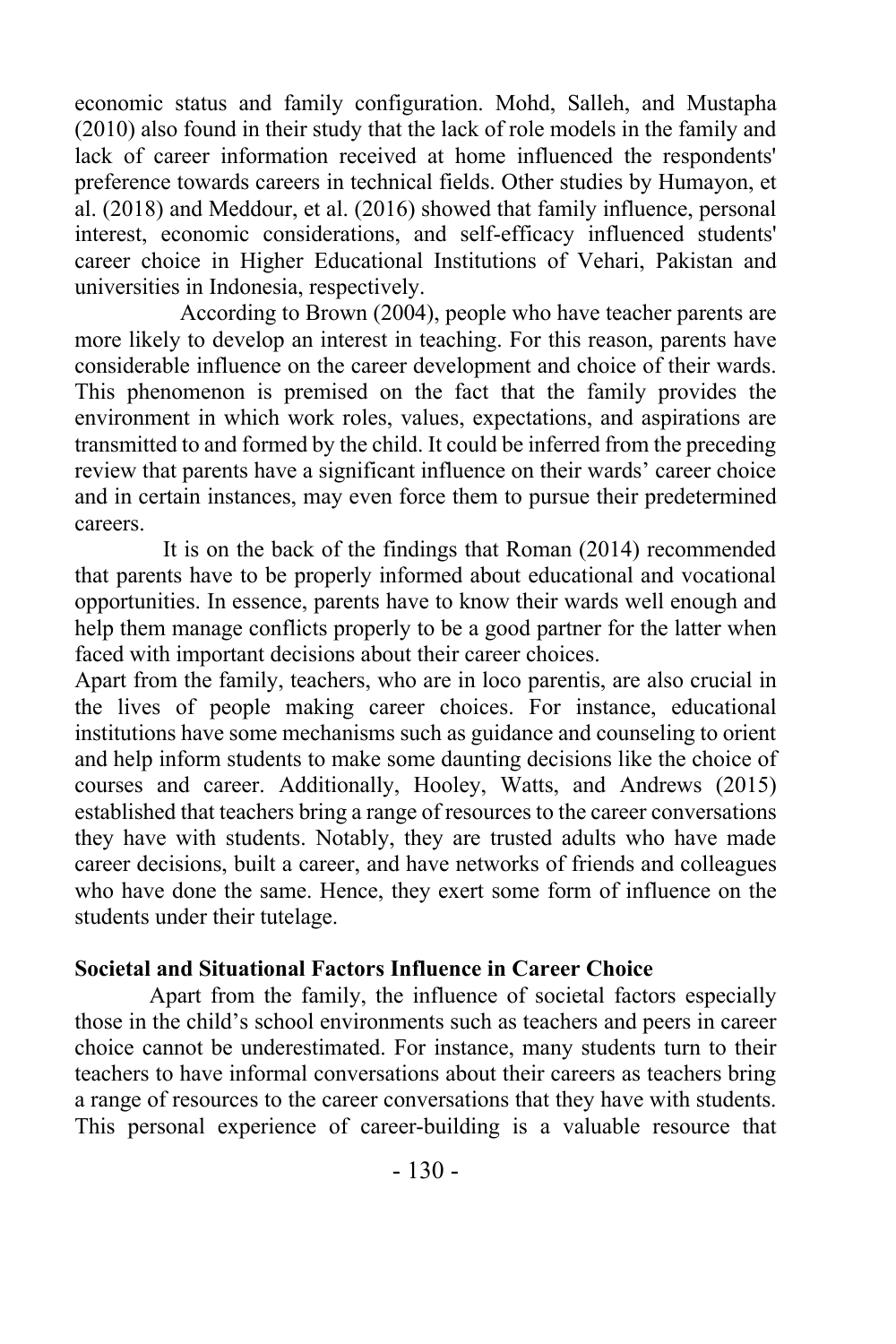teachers can bring to career conversations similarly to conversations that young people have with other working people (Hooley, Watts & Andrews, 2015). Teachers' instrumentality in students' career choice was further confirmed by Kniveton (2012) who reports that school teachers can identify aptitudes and abilities, encourage students to take certain subject options, or take part in work experience or employment visits. All these can invariably influence the career path the student decides to take. In addition to teachers' direct involvement in students' choice of teaching as a career, the way the teachers carry themselves about their work and conduct, both at school and in public, could have a lasting impact on students and thus influence them to choose teaching. For instance, Akintomide and Oluwatosin (2011) established a significant relationship between students' attitude to the choice of teaching as a career and teachers' characteristics. On that score, one may conclude that the students' attitude towards the teaching profession is influenced generally by the way teachers conduct themselves about their job performance.

There is also a generally held assumption that most students in their young adulthood years identify closely with their peers. Peer interactions during this stage in life may influence expectations for peer work relationships later in life (Jablin, 2001). In this respect, Kramer (2010) noted that peers discuss their own or family members' work experiences. It can be inferred from Kramar's assertion that the discussions go a long way to influence an individual's choice of careers as they take a cue from what others share.

Similarly, the study results by Ogutu, et al. (2017) in secondary schools in Kenya suggested that peer pressure directly influences students' career decision making such that as peer pressure increases, career decision making among students also increases significantly. Lastly, many people who are unable to pursue their original career interests may divert into teaching. Mtika and Gates (2010), for instance, found that secondary teacher trainees in Malawi presented a range of perspectives for pursuing a teacher training course: failure to follow a desired career, a springboard to other careers, or to upgrade and teaching out of vocation.

Overall, the literature reviewed has pointed out some key constructs that influence the career choice of individuals. Incidentally, the literature on the phenomenon under study is predominantly from contexts outside Ghana. To compound this, Ghanaian researchers such as Cobbold (2007), Bennell and Akyeampong (2007) and Anamuah-Mensah, (2008) concentrated on motivation, attrition, and retention of Ghanaian teachers. Only a few such as Salifu, Alagbela, and Ofori (2018), Amanor (2010), and Mawutor (2012) have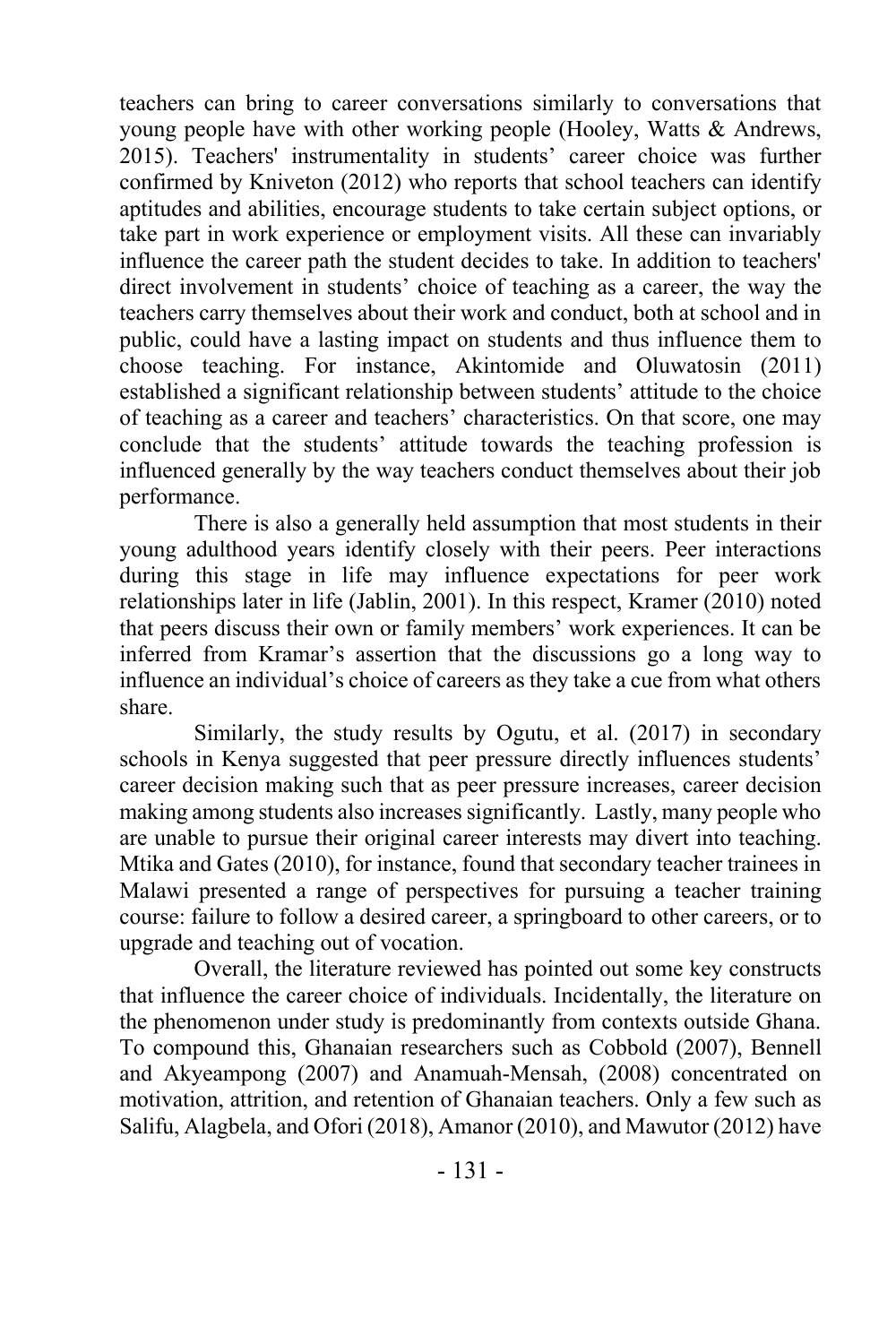studied pre-service teachers' choice of teaching career but did not focus attention on the variables under study in this research. Hence, the ensuing sessions will seek to establish how familial, societal, and situational factors influence adult learners engaged in colleges of education in the Eastern Region of Ghana to choose teaching as their career.

### **RESEARCH METHOD**

The study adopted a quantitative cross-sectional survey design. The design enabled the researchers to obtain the views of a representative sample of preservice teachers in the Eastern Region of Ghana on the extent to which familial, societal and situational factors influenced them to choose teaching as a career. This design choice stems from the assertion by Creswell (2009) that cross-sectional surveys allow researchers to collect data once and at a point in time without going back to the sample for additional information. The researchers ensured that the sections of the questionnaire for data collection covered all aspects of the work. The main variables in the research include the choice of career, the dependent variable, and familial, societal and situational, and the independent variables.

# **Sample and Sampling Technique**

The study population comprised second and third-year students (Levels 200 and 300) drawn from Colleges of Education in the Eastern Region of Ghana. The total population of 2,451 was drawn from four out of the six colleges of education selected randomly from the Eastern Region of Ghana. The Eastern Region's choice is based on the area having the highest number of Colleges of Education in Ghana. It is home to eight out of the 46 Colleges of Education in Ghana, which gives it a fair representation of the adult learners' characteristics of adult learners engaged in such colleges. The second and third-year students (Levels 200 and Levels 300) were deemed appropriate for this study as they have had more than a year's experience as trainees and had come to terms with the reasons for their choice of teaching as a career. The table of sample sizes required for given population sizes by Krejcie and Morgan (1990) pegged the minimum sample size for a population 2400 at 331. The multistage sampling procedure was adopted to select a sample of 400 respondents for this study.

Four [Refer to Table 1] out of the six colleges of education (SDA College of Education, Kibi College of Education, Presbyterian College of Education, Presbyterian Women's College of Education, Abetifi College of Education and Mount Mary's College of Education) were selected through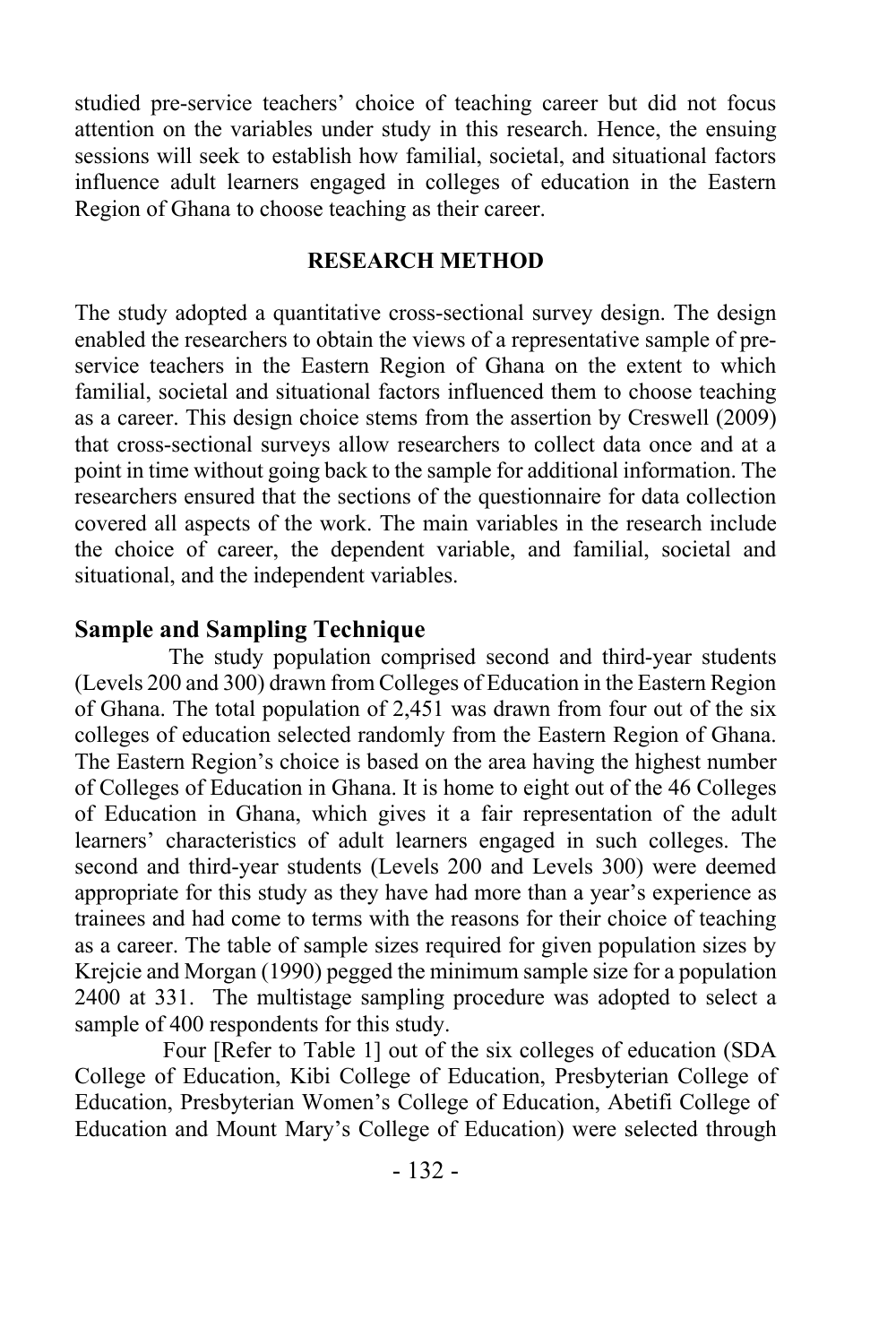the lottery random sampling technique where the names of the six colleges in the Eastern Region were written on pieces of papers, placed in a box and shuffled, out of which four colleges were selected. At the colleges, four classes (made up of two levels 200 and two levels 300 classes) were selected through the same process used to select the colleges. After obtaining the four classes, 25 respondents were selected from each class through the stratified random sampling technique. In all, hundred (100) respondents made up of 50 level 200 and 50 level 300 students (second and third-year students) were selected from each college and administered the survey questionnaire. In all, 180 (51.4%) of the respondents were females while 170 (48.6%) were males. The distribution of the survey instrument and the response rate of 87.5 % is reflected in Table 1.

Table 1

*Data response rate by institution*

| College                                          | Level | Level | Total | Sample |
|--------------------------------------------------|-------|-------|-------|--------|
|                                                  | 200   | 300   |       |        |
|                                                  |       |       |       | Survey |
| SDA College of Education (SEDATCO)               | 173   | 263   | 436   | 90     |
| Presbyterian College of Education (PWC)          | 325   | 521   | 852   | 95     |
| Mount Marys College of Education (MOMACO)        | 384   | 368   | 752   | 85     |
| Presbyterian Women's College of Education (PWCE) | 187   | 240   | 427   | 80     |
| <b>Total</b>                                     | 1069  | 1392  | 2451  | 350    |

### **Instrumentation**

The instrument used to gather the data for this study was a selfdesigned structured questionnaire. The questionnaire contained nineteen closed-ended items and an introductory question requesting respondents to indicate 'Yes or 'No' if teaching was their first career choice. The remaining questions were measured on a 5-point Likert scale as  $1 =$  Strongly Disagree (SD), 2=Disagree (D),  $3 = Not Sure$ ,  $4 = Agee$  (A) and  $5 = Strongly$  Agree (SA). The questions were grouped into sections, and by the three key constructs that influence the career choice among adult learners. Specifically, section A comprised four items to elicit responses on familial factors, section B comprised eight items to elicit responses on societal factors, and section C comprised three items to elicit responses on situational factors.

The questionnaire was pre-tested on 40 pre-service teachers from Kibi College of Education to ascertain construct validity. Using factor analysis, the results showed that the instrument was a valid measure of the three constructs, familial, situational, and societal factors, under measurement. Using the Eigen-value greater than one criterion, fifteen items were extracted. Four factors loaded highly on the first factor (familial), three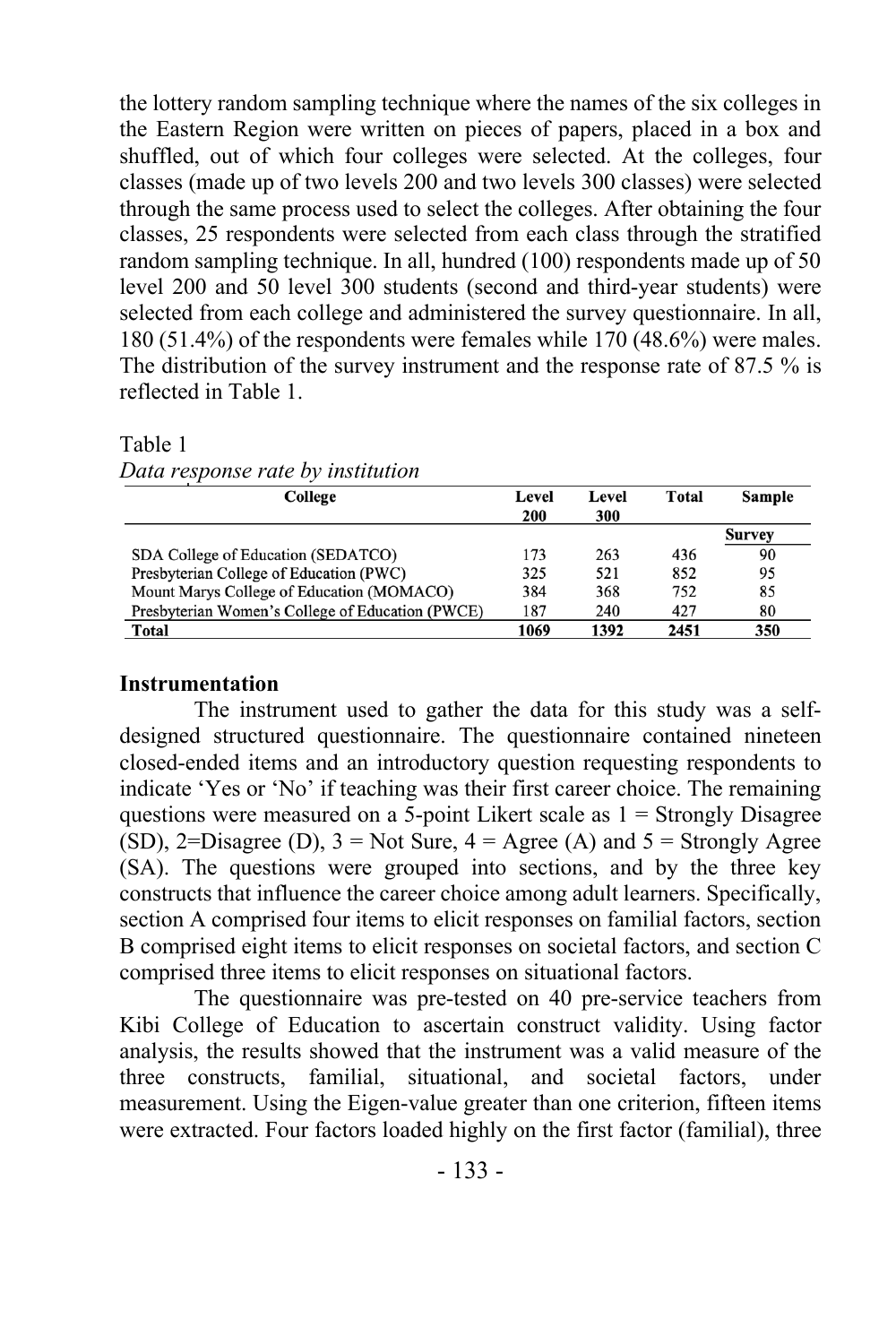factors loaded on the situational factors, while eight factors were highly loaded on the societal factor. Based on the items that were highly loaded per component, the factors considered were true of the components (see Table 2). Table 2

|                                                     |      |                |         | Component               |         |         |         |         |
|-----------------------------------------------------|------|----------------|---------|-------------------------|---------|---------|---------|---------|
| <b>Factors</b>                                      | 1    | $\overline{2}$ | 3       | $\overline{\mathbf{4}}$ | 5       | 6       | 7       | 8       |
| <b>FAMILIAL</b>                                     |      |                |         |                         |         |         |         |         |
| I was influenced to choose                          | 0.68 | $-0.07$        | 0.20    | 0.22                    | $-0.20$ | $-0.13$ | $-0.16$ | $-0.14$ |
| teaching by my mother                               |      |                |         |                         |         |         |         |         |
| I was influenced to choose<br>teaching by my father | 0.71 | $-0.25$        | 0.10    | 0.09                    | $-0.06$ | $-0.22$ | $-0.05$ | 0.10    |
| I was influenced to choose                          | 0.68 | $-0.30$        | $-0.11$ | 0.18                    | 0.13    | $-0.34$ | $-0.21$ | $-0.07$ |
| teaching by my siblings                             |      |                |         |                         |         |         |         |         |
| I was influenced to choose                          | 0.67 | $-0.34$        | 0.27    | 0.15                    | $-0.16$ | 0.00    | 0.15    | 0.08    |
| teaching by my extended                             |      |                |         |                         |         |         |         |         |
| family members                                      |      |                |         |                         |         |         |         |         |
| <b>SITUATIONAL</b>                                  |      |                |         |                         |         |         |         |         |
| Teaching as a last resort                           | 0.22 | $-0.75$        | 0.48    | 0.20                    | 0.10    | 0.06    | $-0.01$ | $-0.04$ |
| Teaching was the easiest                            | 0.36 | $-0.76$        | 0.18    | 0.02                    | $-0.04$ | 0.26    | 0.32    | 0.32    |
| and most available choice                           |      |                |         |                         |         |         |         |         |
| Teaching after as a                                 | 0.27 | $-0.68$        | 0.01    | 0.01                    | $-0.23$ | 0.16    | 0.03    | $-0.14$ |
| fallback profession                                 |      |                |         |                         |         |         |         |         |
| <b>SOCIETAL</b>                                     |      |                |         |                         |         |         |         |         |
| Forced by friends to                                | 0.38 | $-0.43$        | 0.13    | $-0.75$                 | 0.23    | 0.14    | $-0.37$ | 0.22    |
| choose teaching                                     |      |                |         |                         |         |         |         |         |
| Some of my friends are in                           | 0.28 | $-0.40$        | $-0.09$ | $-0.66$                 | 0.15    | 0.11    | 0.35    | 0.21    |
| college                                             |      |                |         |                         |         |         |         |         |
| My teachers advised me to                           | 0.39 | 0.41           | 0.35    | $-0.29$                 | $-0.11$ | 0.63    | 0.30    | 0.03    |
| choose teaching                                     |      |                |         |                         |         |         |         |         |
| My teachers forced me to<br>choose teaching         | 0.42 | 0.30           | 0.36    | $-0.50$                 | 0.04    | 0.68    | 0.02    | $-0.01$ |
| My school counsellors                               | 0.27 | 0.36           | 0.25    | $-0.39$                 | 0.09    | 0.72    | 0.01    | $-0.14$ |
| advised me to choose                                |      |                |         |                         |         |         |         |         |
| teaching                                            |      |                |         |                         |         |         |         |         |
| Teaching because I like                             | 0.48 | $-0.41$        | $-0.01$ | $-0.66$                 | 0.33    | $-0.12$ | $-0.34$ | 0.13    |
| the way my teachers teach                           |      |                |         |                         |         |         |         |         |
| I like the teachers conduct                         | 0.27 | 0.39           | $-0.45$ | $-0.11$                 | $-0.23$ | 0.71    | 0.01    | 0.20    |
| themselves in public                                | 0.40 | 0.49           | $-0.02$ | $-0.19$                 | $-0.19$ | 0.70    | 0.16    | 0.24    |
| Influenced by my teachers<br>help and assistance    |      |                |         |                         |         |         |         |         |
|                                                     |      |                |         |                         |         |         |         |         |

The extracted factors for the study

The reliability of the instrument was measured by examining the internal consistency of the group of items forming components discussed in the section above. Cronbach's Alpha was computed for each component. The instrument contained 15 items made up of four (4) familial factors, eight (8)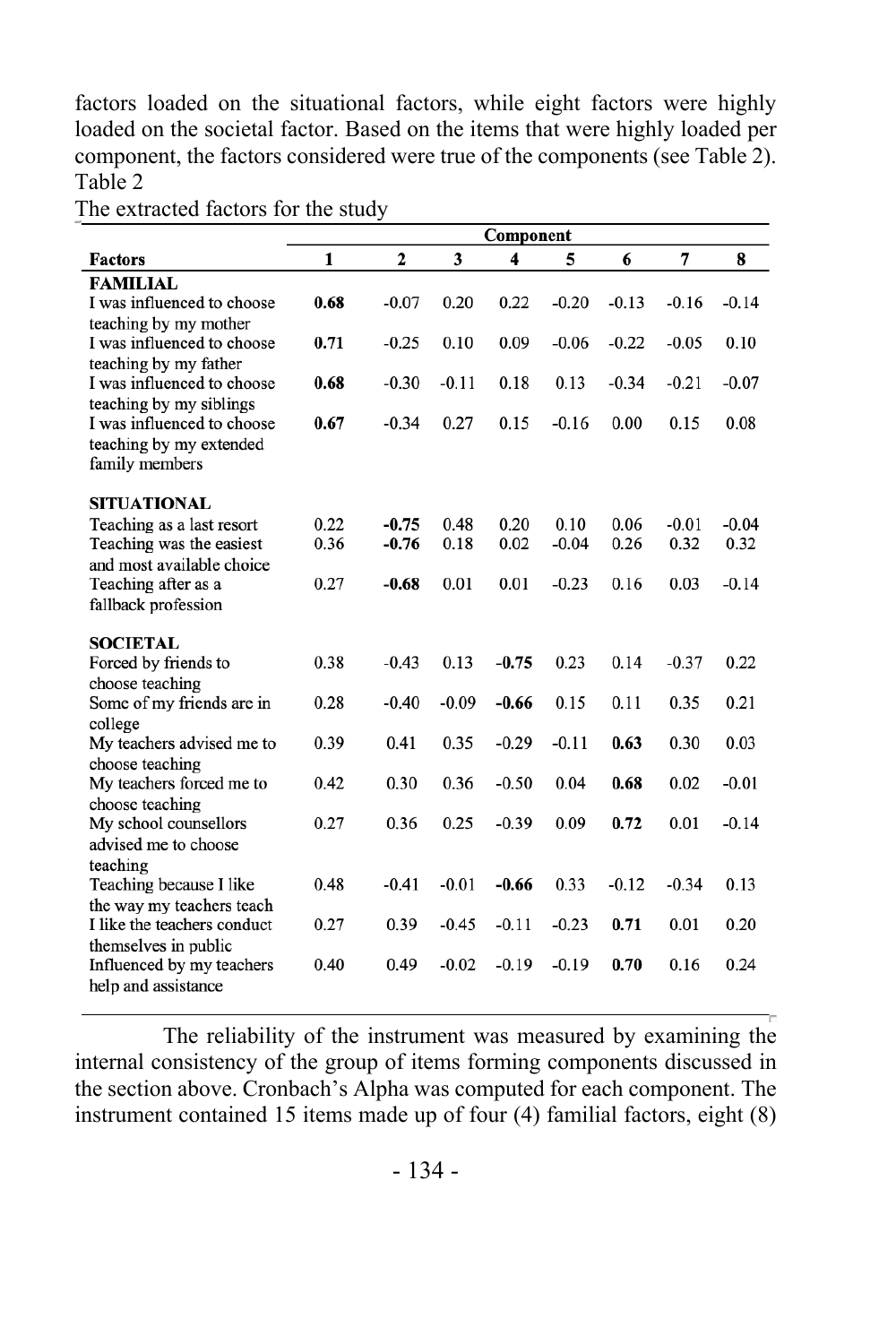societal factors, and three (3) situational factors as reflected in Table 3. The rating of 0.7 is acceptable as established by Atindabila (2013).

Table 3

*Reliability Analysis of Familial, Societal and Situational Factors that Influence the Choice of Teaching Career*

| <b>Factors</b>                                                       | Cronbach's Alpha if<br><b>Item Deleted</b> |
|----------------------------------------------------------------------|--------------------------------------------|
| <b>Familial</b>                                                      |                                            |
| I was influenced to choose teaching by my mother                     | 0.717                                      |
| I was influenced to choose teaching by my father                     | 0.696                                      |
| I was influenced to choose teaching by my siblings                   | 0.729                                      |
| I was influenced to choose teaching by my extended family<br>members | 0.773                                      |
| <b>Societal</b>                                                      |                                            |
| Forced by friends to choose teaching                                 | 0.737                                      |
| Some of my friends are in college                                    | 0.736                                      |
| My teachers advised me to choose teaching                            | 0.720                                      |
| My teachers forced me to choose teaching                             | 0.728                                      |
| My school counsellors advised me to choose teaching                  | 0.720                                      |
| Teaching because I like the way my teachers teach                    | 0.738                                      |
| I like teachers who conduct themselves well in public                | 0.759                                      |
| Influenced by my teachers' help and assistance                       | 0.744                                      |
| <b>Situational</b>                                                   |                                            |
| Teaching as a last resort                                            | 0.755                                      |
| Teaching was the easiest and most available choice                   | 0.743                                      |
| Teaching as a fall-back profession                                   | 0.736                                      |
| Overall Cronbach's Alpha (situational and societal)                  | 0.756                                      |

Tables 2 and 3 contain the familial, societal, and situational factors, which were highly loaded on each factor and their Cronbach alpha values. The items forming familial, societal, and situational factors gave an overall Cronbach Alpha value of 0.756, showing a high consistent response for the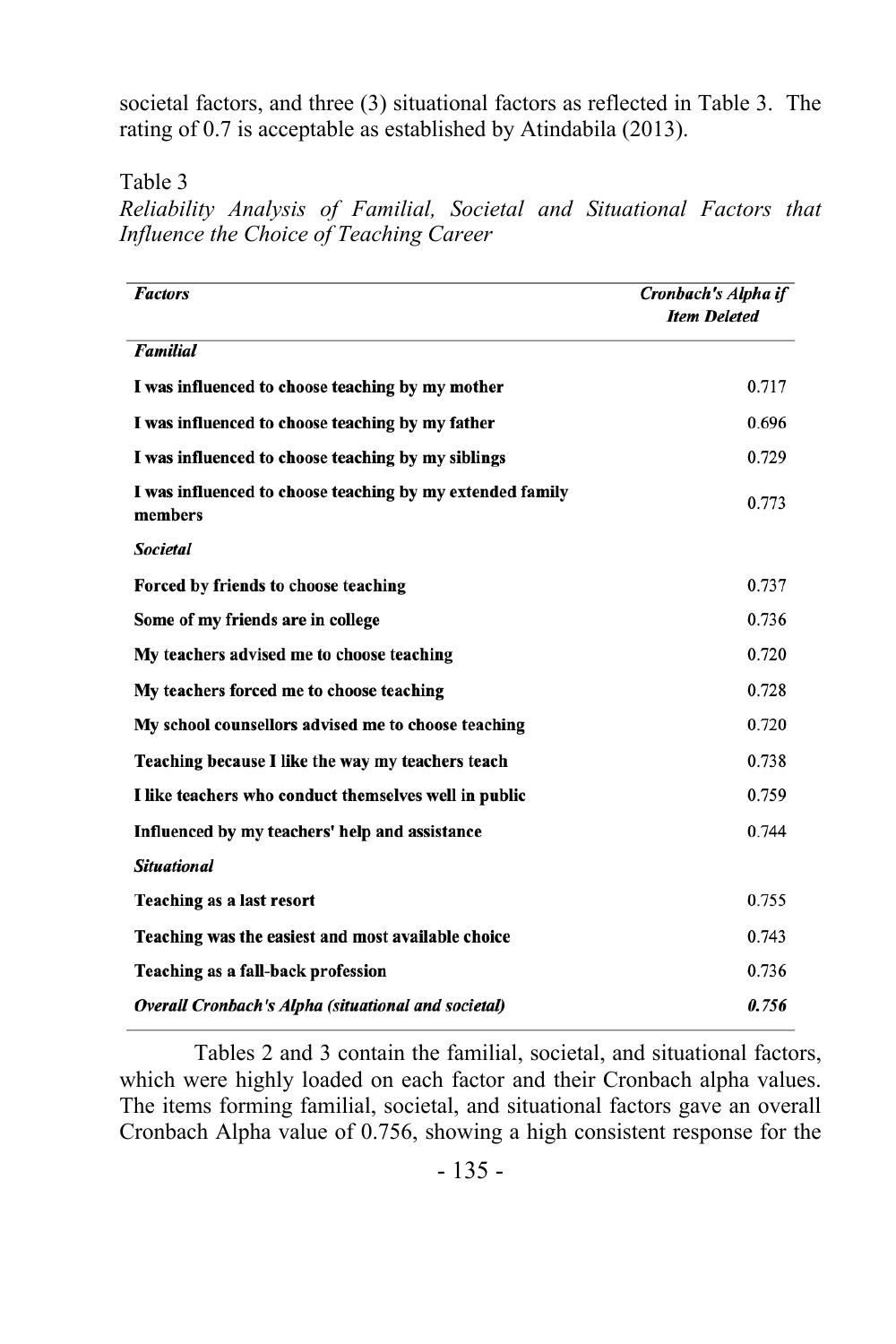items. Thus, it was noticed that removing any of the items would not change the Cronbach Alpha significantly. Therefore, all 15 items remained in the final questionnaire that was administered to the study sample.

#### **Data Collection Procedure and Analysis**

A volunteer among the respondents from the four selected Colleges of Education acted as the contact persons who helped gather the data for this study. At the various colleges, respondents who were randomly selected were informed of the purpose of the research, confidentiality, anonymity, and voluntary participation. Additionally, any respondent who agreed to complete the questionnaire signed an informed consent form. The selected respondents who agreed to participate remained and were given a questionnaire each to fill and return to the contact tutor. A total of 400 questionnaires were distributed, and 350 valid surveys were returned; yielding a response rate of 87.5%. The data generated from the students were analyzed descriptively. The chi-square test of independence was used to assess the univariate association between familial, societal, and choice of teaching by respondents in this study. In order to use the proposed statistical method to achieve the study objectives, the variables were coded as follows: Response/Outcome/Dependent variable (Choice of teaching)  $(1 - Yes 0 -$ No). Explanatory/Independent variables (Familial/Situational etc.) 1 – Agree (Strongly Agree or Agree response) and  $0 - Do$  not Agree (Other responses). The chi-square test statistic was computed with its significance probability using the SPSS version 23 software and compared with the level of significance chosen at five percent ( $\alpha$ = 0.05). All factors with p-values less than the level of significance ( $p \leq \alpha$ ) were deemed to have a significant association with the outcome variable being the choice of teaching as a career. The findings from the analysis are discussed in the next section.

#### **RESULTS**

#### **Choice of teaching as a first career**

The first issue of importance was pre-service teachers' choice of teaching as a career. The dichotomous question yielded the results showing that most of the respondents (55.9%) did not choose teaching as their first career. In comparison, the remaining 44.1% chose teaching as their first choice. This result implies that respondents originally intended to pursue professions other than education courses to make them professional teachers. The original career choices for the study included health (30%), security services (22.1%), business-related professions (7.7%), journalism (6.1%),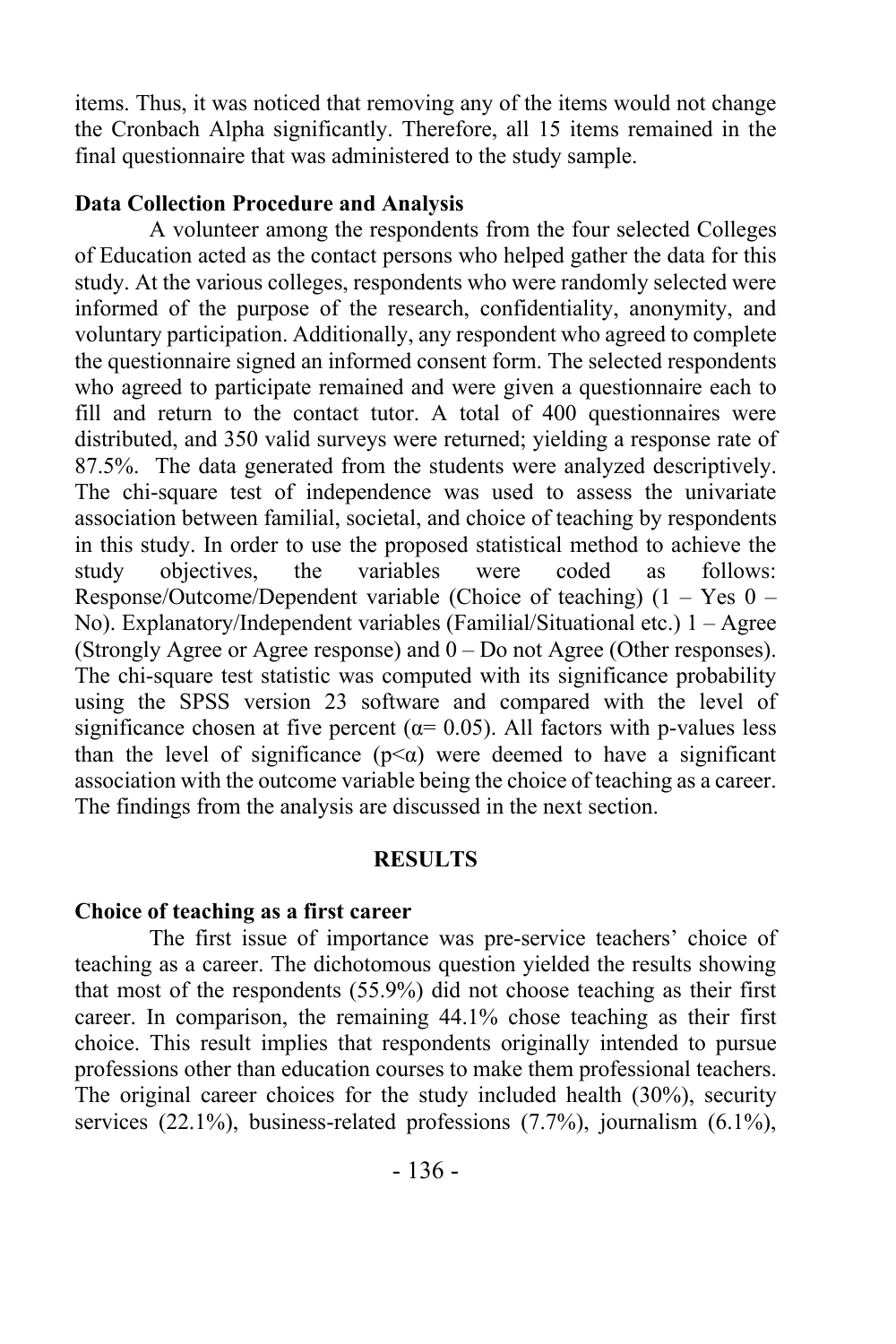political science (5.1%), and engineering (1%), implying their inability to secure their original options might have influenced them to opt for a teaching career.

### **Familial factors influencing the choice of career among pre-service Teachers.**

*H0 1: There is no statistically significant association between familial factors and pre-service teachers' choice of teaching as a career*

Table 4

*Chi-square test of the relationship between familial factors and choice of teaching*

| <b>FACTORS</b>                                                       | Chi-<br>square | df | p-<br>value | <b>Decisions</b> |
|----------------------------------------------------------------------|----------------|----|-------------|------------------|
| I was influenced to choose teaching by my mother                     | 4.722          |    | $0.003**$   | Reject           |
| I was influenced to choose teaching by my father                     | 10.000         |    | $0.002**$   | Reject           |
| I was influenced to choose teaching by my siblings                   | 0.135          |    | 0.714       | Accept           |
| I was influenced to choose teaching by my extended<br>family members | 0.072          |    | 0.788       | Accept           |

\*\*\*  $p < 0.001$  \*\* $p < 0.01$  Sign at \*  $p < 0.05$  confidence level

The result in table 4 reflected that both fathers and mothers were the familial factors that had a statistically significant relationship with student choice of teaching as a career. Concerning the fathers, the chi-square test obtained a chi-square value of 10.000, at a p-value of <0.002, while the test on the relationship between the mothers and the choice of teaching career obtained  $\chi^2$  (1, N=350) = 4.722, p = 0.003). Since both p-values were less than 0.05, the null hypothesis was rejected, which implies that both parents had a significant influence on their children's choice of a teaching career. However, other familial factors, such as siblings and extended family members, were not found to be significantly related to the career choice.

# **Societal factors influencing the choice of career among pre-service teachers**

*H0 2: There is no statistically significant relationship between societal factors and pre-service teachers' choice of teaching* as a career

To establish the relationship between societal factors and choice of career, eight questions were posed, and the results are contained in Table 5.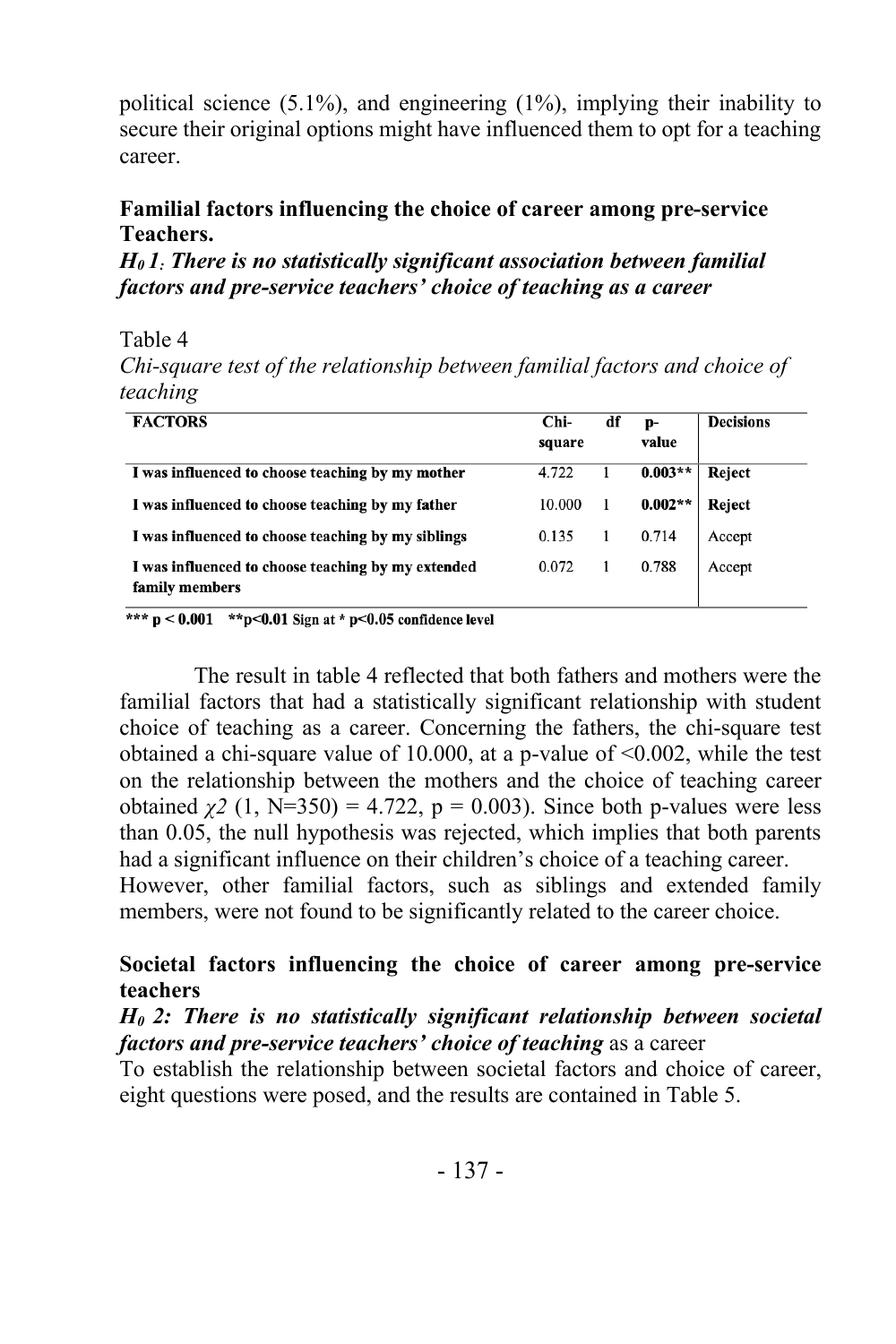### Table 5

Chi-square test of the relationship between societal factors and choice of the teaching career

| <b>Factors</b>                                           | Chi-<br>square | df | p-value   | <b>Decisions</b> |
|----------------------------------------------------------|----------------|----|-----------|------------------|
| Forced by friends to choose teaching                     | 2.797          | 1  | 0.094     | Accept           |
| Some of my friends are in college                        | 5.702          | 1  | $0.017*$  | Reject           |
| My teachers advised me to choose teaching                | 2.102          | 1  | 0.147     | Accept           |
| My teachers forced me to choose teaching                 | 0.053          | 1  | 0.818     | Accept           |
| <b>Counsellors advised me</b>                            | 3.057          | 1  | 0.080     | Accept           |
| Teaching because I like the way my teachers<br>teach     | 2.737          | 1  | 0.098     | Accept           |
| I like teachers who conduct themselves well in<br>public | 7.788          | 1  | $0.005**$ | Accept           |
| Influenced by my teachers' help and assistance           | 0.345          | 1  | 0.557     | Accept           |

\*\*\*  $p < 0.001$  \*\*  $p < 0.01$  Sign at \*  $p < 0.05$  confidence level

The study found a statistically significant difference between the conduct of teachers in public and respondents' choice of teaching as a career,  $\chi^2$  (1, 350 = 7.788, p = 0.005). The result shows that adult learners undergoing training were influenced by the teachers' conduct in public to choose teaching as a career. For that matter, some teachers who have conducted themselves well in public lead to participants' decision to go into teaching. Another societal factor that was significantly related to the choice of teaching was having friends who were already in colleges of education. The test conducted showed a chi-square value of 5. 702 at a p-value of  $=0.017$ . This result shows that some pre-service teachers were influenced by their friends in college to choose teaching as a career.

# **Situational factors influencing the choice of career among pre-service teacher**

# *H0 3: There is no statistically significant relationship between situational factors and pre-service teachers' choice of teaching*

Results from participants to ascertain the relationship between situational factors and pre-service teachers' choice of teaching. The results obtained are found in table 6.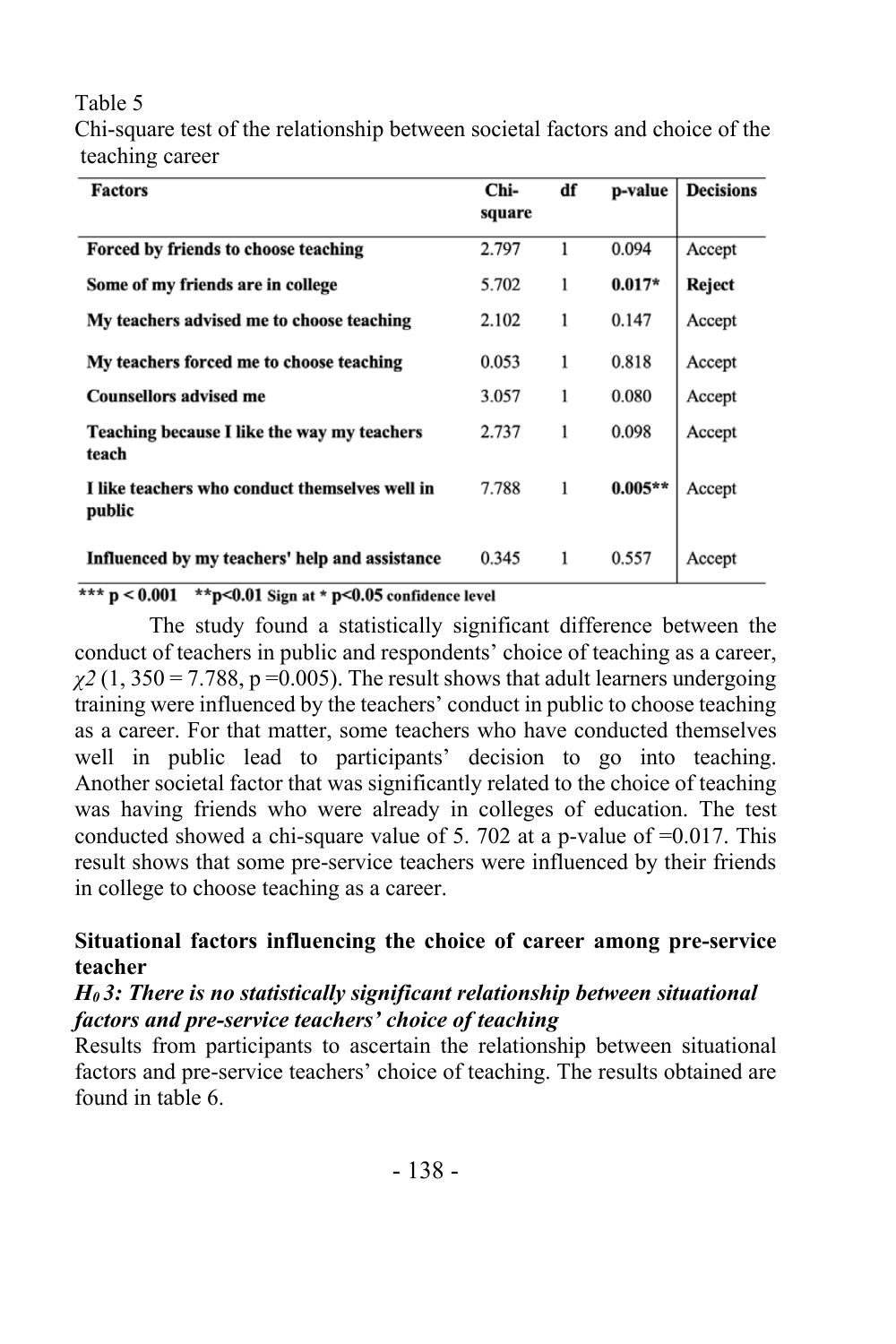Table 6

*Chi-square test of the relationship between situational factors and choice of teaching*

| Factors                                            | Chi-<br>square | Df | p-value    | <b>Decisions</b> |
|----------------------------------------------------|----------------|----|------------|------------------|
| Teaching as a last resort                          | 55.252         |    | $0.001***$ | Reject           |
| Teaching was the easiest and most available choice | 0.002          |    | 0.963      | Accept           |
| Teaching as a fall back profession                 | 0.009          |    | 0.923      | Accept           |

\*\*\*  $p < 0.001$  \*\* $p < 0.01$  Sign at \*  $p < 0.05$  confidence level

Concerning the societal influence, the chi-square test shows a statistically significant relationship between teaching as a last resort and participants' choice of teaching as a career (Chi-square = 55.252, p-value  $=0.001$ ) (Table 6). This result implies that the situational factor significantly associated with pre-service teaching choice is teaching as a last resort.

#### **DISCUSSION**

The study found that the majority of the respondents (55.9%) in the Colleges of Education probably chose teaching after they failed to secure their first career choices. The results are similar to other findings from studies conducted in Tanzania where only 10% of males and 15% of females accepted that teaching was their first career choice (Mulkeen, et al. 2007). Korbs (2010) however, obtained a contrary view where only 18% of the students he studied chose teaching as a last resort career in Nigeria. The present study findings could have serious implications on the teaching profession as most of the respondents may seize the least opportunity to exit the profession after graduation. This situation is most likely to occur if opportunities in their original career choices become available.

The study further found a statistically significant relationship between parents and adult learners' choice of a teaching career. The findings support the socio-cultural theory by Blau et al. (1956), which considers the family, specifically, parents, as one of the most important social and cultural variables that influence life choices such as career. In support of this, Echeche (2000) noted that the development of interest in occupation starts from the home. It is noted that, apart from parents, other family members have little or no influence on the respondents' career choice in this study. Therefore, it is appropriate to heed the call by Roman (2014) that parents have to be properly informed about the educational and vocational opportunities and know their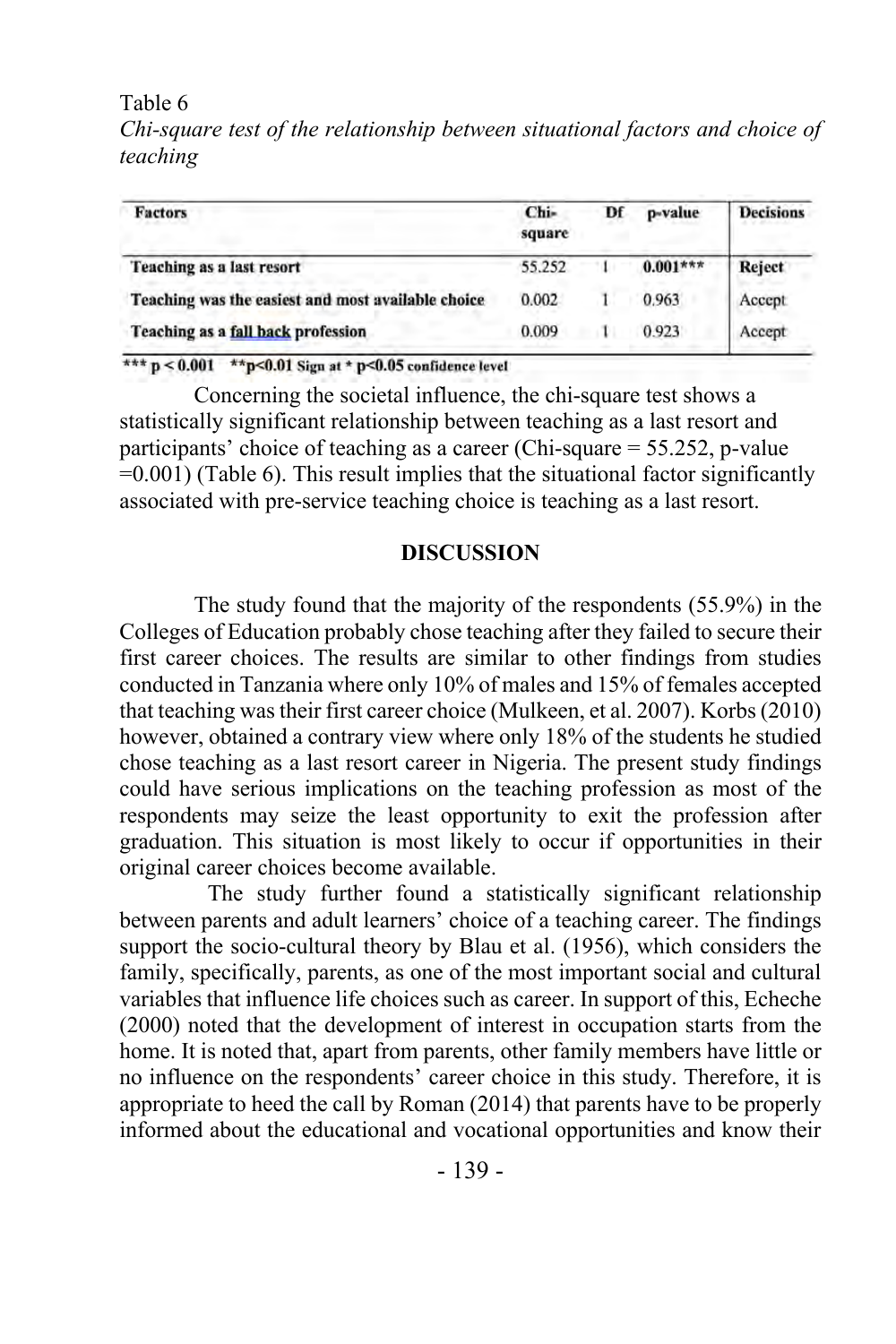wards well. Additionally, possessing good communication skills and their ability to manage conflicts properly are imperatives in making them (the parents) good partners and not dictators in helping such a cohort of adult learners make sound decisions towards their future careers.

Furthermore, there was a statistically significant association between having friends in college and the choice of teaching. The findings from the field data showed that even though there might not be an overt attempt by peers generally to influence respondents' choice of career, friends in Colleges of Education might be instrumental in other pre-service teachers' career choice. The role of peers in this instance cannot be underestimated. In this light, Felsman and Blustein (1999) examined the role of peer relationships in career development among young adults whose ages ranged between 17 and 22 years and found that attachment to peers was positively associated with environmental exploration and progress in committing to career choices. Thus, the socio-cultural theory, advocates for a strong interrelationship between career choice and socio-cultural variables such as peers. The peers, in this case, could have a profound influence on an individual's life and career choices as they interact with them. The kind of college experiences they share with peers who are not yet in college could also influence the latter party's career choice.

Lastly, even though most of the respondents disagreed that they were directly influenced by their teachers and counselors' advice, the findings from the data analysis revealed a statistically significant association between the choice of a teaching career and how teachers conduct themselves in public. The result is supported by Akintomide and Oluwatosin's (2011) findings that factors such as quality of teaching, mode of dressing and communication skills are prominent amongst what students assess in their teachers as motivators towards choosing teaching as a career. Going by the socio-cultural theory, teachers occupy a very important position in African societies as they play significant roles in the socialization of students both at school and in society. By extension, teachers' conduct in public, such as the values they espouse, discipline, and societal roles, may encourage or discourage individuals from choosing teaching as a career.

Overall, the study's findings have established some constructs that have significant relationships with the adult learners' choice of teaching as a career. Notably, parents, friends in colleges and teachers' behavior are the familial, societal, and situational factors that influence career choice.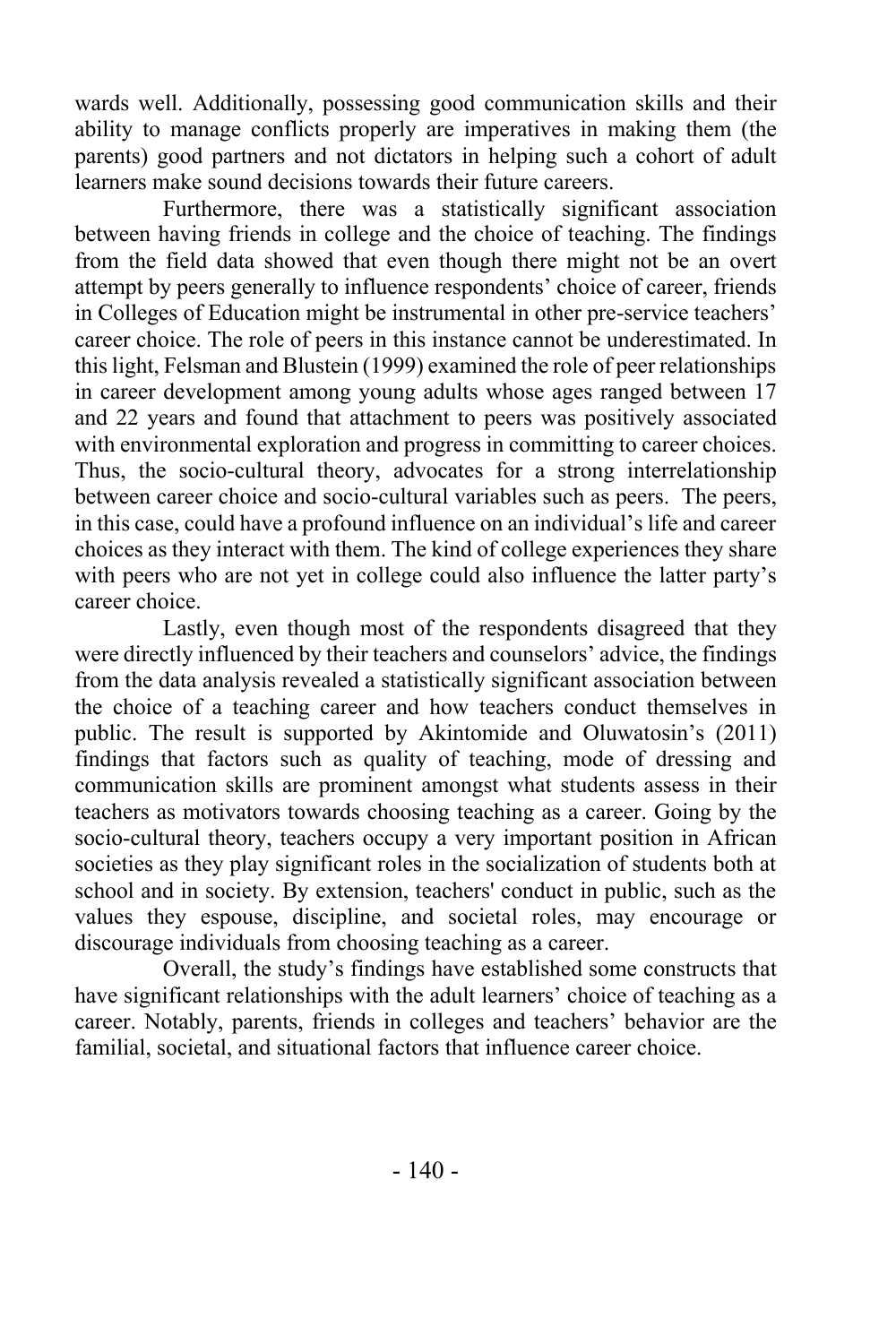#### **CONCLUSION & IMPLICATIONS**

Career choice as a process depends on the young adults' ability to explore various. This choice may be easy or difficult depending on the individuals' level of awareness and other factors that significantly influence their decision. The present study found that teaching was not the first career option for most of the pre-service teachers. Most students, therefore, chose teaching as a career after they had failed to access other careers or tertiary courses they originally intended to pursue. This finding can serve as a starting point for finding possible solutions to teacher shortages and attrition in Ghana. Making the profession more attractive through better conditions of service could make it more competitive. Furthermore, the socio-economic milieu within which individuals are brought up could profoundly influence the career choices they will make. The study thus found that parents were very influential in pre-service teachers' choice of teaching as a career. Therefore, parental knowledge of the educational and vocational opportunities available to their wards will afford them the opportunity to properly handle the conflicts that these wards, even in their early adulthood face in making important career decisions.

Besides, the conduct of teachers at school and in the communities has a profound effect on the students' career choices. The study found that teachers' conduct significantly influenced young adults to choose a teaching career. This calls for encouraging teachers to focus on the identified teacher characteristics that engender students' respect and interest by all stakeholders in education, especially the teachers themselves. This act will go a long way to encourage students to opt for teaching as a career.

Finally, most pre-service teachers were significantly influenced by their friends who were then in college to choose teaching as a profession. This finding reinforces the belief that peers significantly influence lifelong choices young adults make. As a result, proper career counselling for all students in school could place peers in a good position to do advice each other when the need arises.

The findings from this study have some career guidance and adult education implications as it brings to the fore the importance of some significant others in the lives of adult learners within the family and society at large in determining lifelong choices related to one's career. Also, the role of teachers and peers in determining the choices that students make needs particular attention. Schools should develop programs that will allow parents to be oriented on career options available and their roles in the career planning process of their wards. In other words, parents as adult learners themselves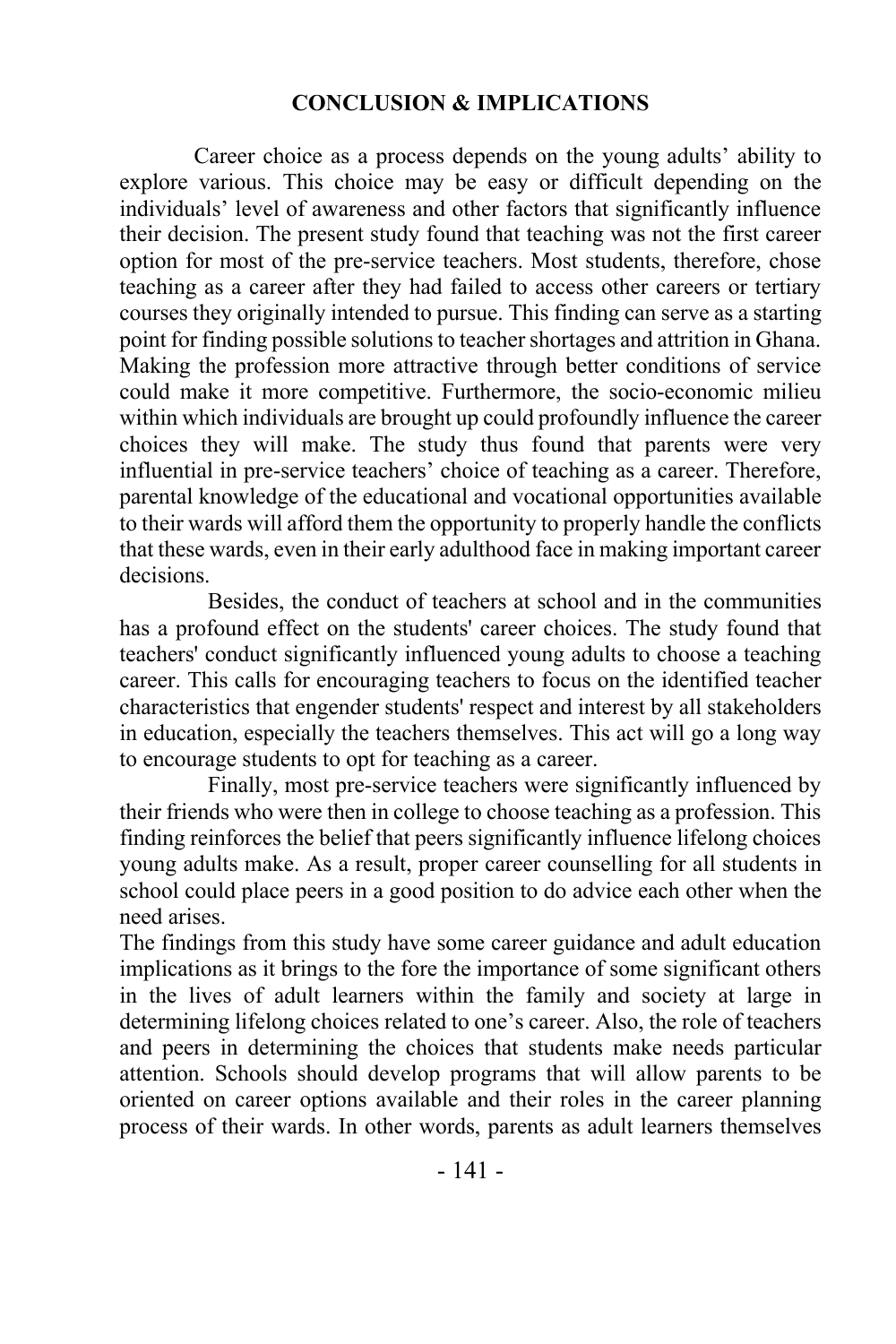need special career education that will position them better to guide their wards in their career choices.

This finding is imperative since the transmission of norms, values, and beliefs in the teaching profession is conveyed in the classroom and the social environment of the school and even the community at large. As a result, teachers must safeguard their conduct at all times to be the models their tutees expect to emulate.

Policy-wise, the choice of teaching by a majority as a last resort and also based on parental and peer influence presupposes that most pre-service teachers are likely to exit the profession after training or once another opportunity presents itself. This result calls for the government and its agencies associated with teacher education to develop policies and programs that will properly orient or guide adult learners, such as those in this study, to develop positive attitudes towards the teaching career during their three years of training. Should this be combined with other forms of motivation, the tendency of many teachers exiting the profession at the least opportunity may be averted.

This study is not without limitations, as our data consisted of only the levels 200 and 300 students. Therefore, the findings may only be representative of the context of this study and not beyond. It can be argued that the inclusion of level 100 students could have changed the results obtained. Besides, though this small study included a small sample size of pre-service teachers, it is hoped that it informs future research on the influence of the demographic characteristics of pre-service teachers on their choice of teaching as a career and their intentions to stay in the teaching profession after graduation.

#### **REFERENCES**

- Adkintomide, A. G., & Olunatsion, S. A. (2011). Teacher characteristics and students" choice of teaching as a career in Osun State. *Edo Journal of Counselling, 2*(2), 135-142.
- Adkintomide, A. G., & Oluwatosin, S. A. (2011). Teacher characteristics and students' choice of teaching as a career in Osun state. *Edo Journal of Counselling*, *4*(1-2), 116-130.
- Amanor, R. (2010). *Factors influencing career choice among teacher trainees in the Eastern Region of Ghana*. [Unpublished Masters Dissertation] University of Education, Winneba.
- Anamuah-Mensah, J. (2008). Teacher Education in the Context of Ghana's 2007 Education Reforms. In PRINCOF. *Developments in Basic Teacher Education in Ghana*: 120-132.Greenland's Concept.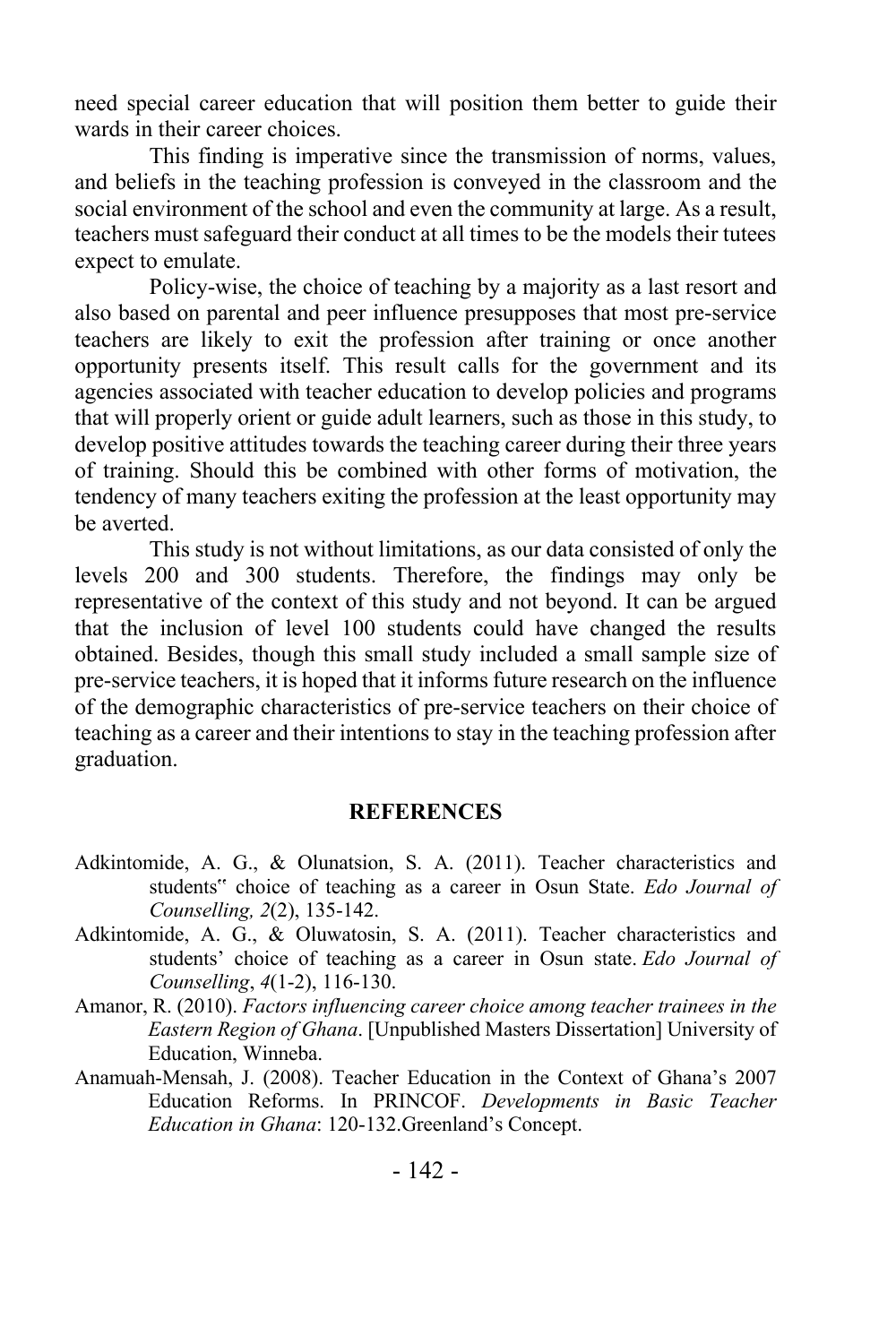Atindabila, S. (2013). *Research methods & SPSS analysis for researchers* B. B. Press.

- Bandura, A., Barbaranelli, C., Caprara, G. V., & Pastorelli, C. (2001). Self-efficacy beliefs as shapers of children's aspirations and career trajectories. *Child Development*, *72*, 187-206.
- Bastic, T. (2000). Why teacher trainees choose the teaching profession: Comparing trainees in metropolitan and developing countries. *International Review of Education*, *46*(3/4), 343-439.
- Blau, P. M., Gusted, J. W., Parmes, H. S. & Wilcox, R. S. (1951). Occupational choice: a conceptual framework, *Industrial Labour Relations Review*, *9*, 531 – 543.
- Bolles, R. (2008). Culture affects career and life planning. In choosing a career, *eJournal USA6. U.S. Department of State, Bureau of International Information Programmes, 13(12).*

*http*://www.america.gov/publications/ejournalusa.html

- Bradshaw, M. & Ellison, C. G. (2009). The nature-nurture debate is over, and both sides lost! Implications for understanding gender differences in religiosity. *Journal of Science Study Religion, 48*(2): 241 – 251.
- Brown, N. (2002). *Human capital: A theoretical and empirical analysis with special reference to education.* (3rd Ed.). Chicago: University of Chicago Press.
- Bennell, P. and Akyeampong, K., (2007). *Teacher motivation in Sub-Saharan Africa and South Asia*. Education Paper prepared for DFID, Brighton: Knowledge and Skills for Development.
- Buku, D. K. (2006). *Foundations of guidance and counselling*.Benjoy Enterprise
- Chope, R.C., & Consoli, A.J. (2006). *Multicultural family influence in career decision making.* https://www.counseling.org/docs/defaultsource/vistas/multicultural-family-influence-in-career-decisionmaking.pdf?sfvrsn=10
- Creamer, E. G., & Laughlin, A. (2005). Self-authorship and women's career decision making. *Journal of College Student Development, 46*(1), 13–27.
- Cobbold, C. (2007). Induction for teacher retention: A missing link in teacher education policy in Ghana. *Post-Script: Postgraduate Journal of Education Research, 8*(1), 7-18.
- Cruz, C. (2013). *High school students' perceptions of teaching and their intention to choose teaching as a profession*. Arizona State University.
- Cummings, E. (2012). "*A Stepping-stone to do something else" exploring why Jamaican student teachers enter and complete teacher education.* [PhD Dissertation], University of Toronto
- Felsman, D. E. Blustein & David, L. (1999). The role of peer relatedness in late adolescent career development. *Journal of Vocational Behavior*. *54*(2):279-295.
- Gokuladas, V. K. (2010). Factors that influence first-career choice of undergraduate engineers in software services companies: a South Indian experience. *Career Development International, 15*, 144–165
- Hooley, T. and Watts, A.G. & Andrews, D. (2015). *Teachers and careers the role of school teachers in delivering career and employability learning*. Derby: International Centre for Guidance Studies.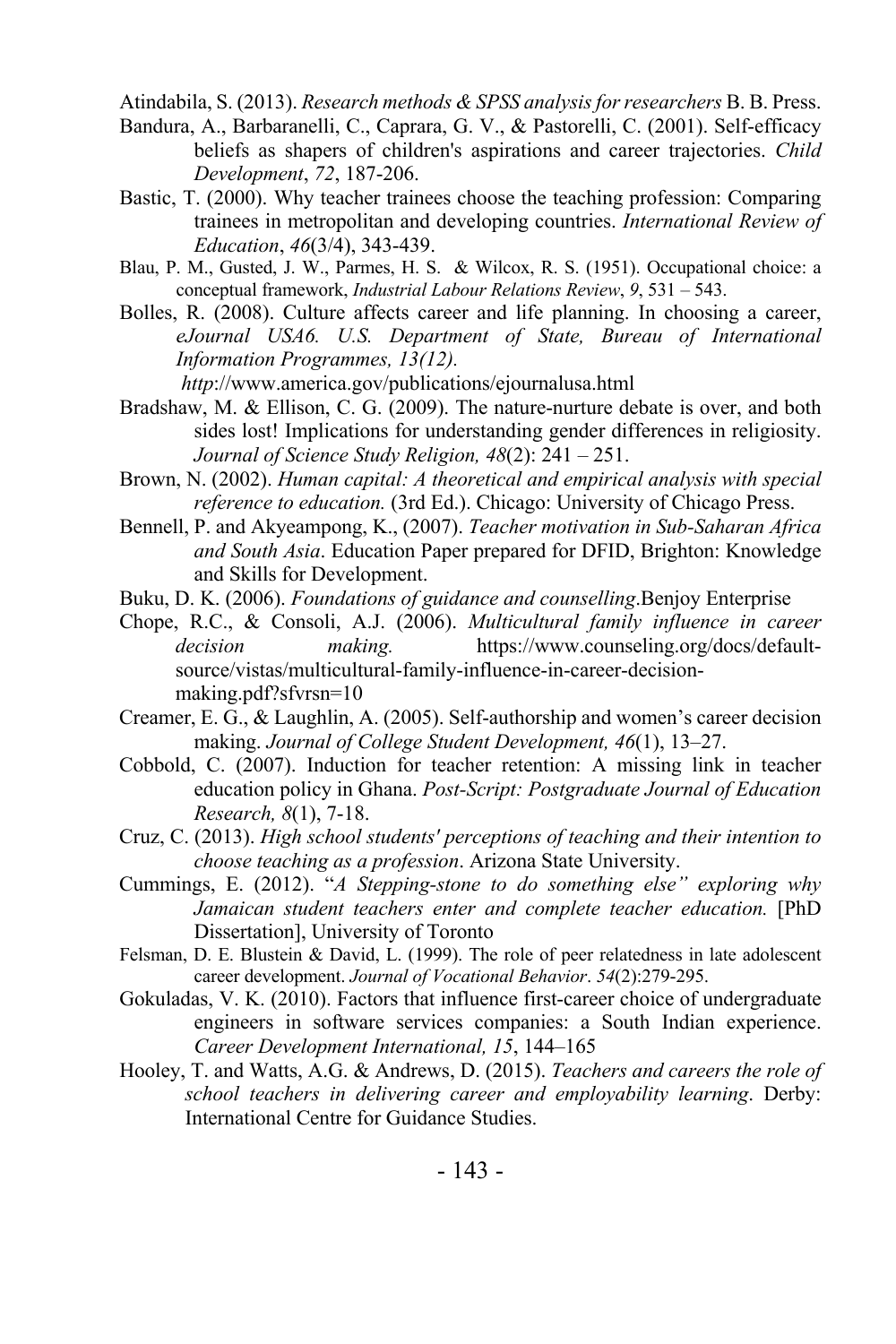- Humayon, A. A., Raza, S, & Khan, A., R. (2018). Effect of family influence, personal interest and economic considerations on career choice amongst undergraduate students in higher educational institutions of Vehari, Pakistan. *International Journal of Organizational Leadership, 7*, 129-142.
- Jablin, F. M. (2001). Organizational entry, assimilation, and exit. In F. M. Jablin  $\&$ L. L. Putnam (Eds.). *The new handbook of organizational communication: Advances in theory, research, and methods* (pp. 732-818). Sage.
- Kerka, S. (2003). *Health literacy beyond basic skills. ERIC Digest 245.* ERIC Clearinghouse on Adult, Career, and Vocational Education.
- Korb, K. A. (2010). Do students in the faculty of education choose teaching as a last resort career? Implications for teacher preparation programmes. *International Journal of Educational Studies, 1,* 117-121.
- Kniveton, B. H. (2004). The influences and motivations on which students base their choice of career. *Research in Education*, *72*, 47-57
- Kramer, W. M (2010). *Organisations socialisation: Joining and leaving organisations*. Polity Press.
- Krejcie, R. V. and Morgan, D. W. (1970). Determining sample size for research activities. *Educational and Psychological Measurement*, *30,* 607-610
- Launikari, M. & Puukari, S. (2004). *Multicultural counselling skills – a necessity for the future.* Paper presented at the Conference "Promoting New Forms of Work Organisation, and other Cooperative Arrangements for Competitiveness and Employability", Athens, Greece.
- LeFebvre, R., & Franke, V. (2013). Culture Matters: Individualism vs. Collectivism in Conflict Decision-Making. *Societies*, *3*, 128–146.
- Mawutor, C. J. W. (2012). *Making the decision to become a teacher: a case study of Trainee-teachers at E. P. College of Education, Amedzofe,* [Doctoral Dissertation] University of Education, Winneba.
- Meddour, H., Abdo, A. A., Majid, A. H., Auf, M. A., & Aman, A. M. (2016). Factors Affecting Career Choice among Undergraduate Students in Universitas Indonesia. *International Journal of Economic Perspectives*, *10*(4), 630–644.
- Mtika, P. Gates, P. (2011). What do secondary trainee teachers say about teaching as a profession of their "choice" in Malawi? *Teaching and Teacher Education, 27*(2), 424-433.
- Mohd F. & Salleh A. Mustapha. (2010). *The influence of personal and contextual aspects on career decision making of Malaysian technical students.*  Proceedings of the 1<sup>st</sup> UPI International Conference on Technical and Vocational Education and Training Bandung, Indonesia, 10-11 November 2010.
- Mulkeen, A., W. D., Chapman, J. G. DeJaeghere & E. Leu. 2007. Recruiting, *retaining, and retraining secondary school teachers and principals in Sub-Saharan Africa. http://siteresources.worldbank.org/INTAFRREGTOPSEIA/Resources/No.4 Teachers.pdf*